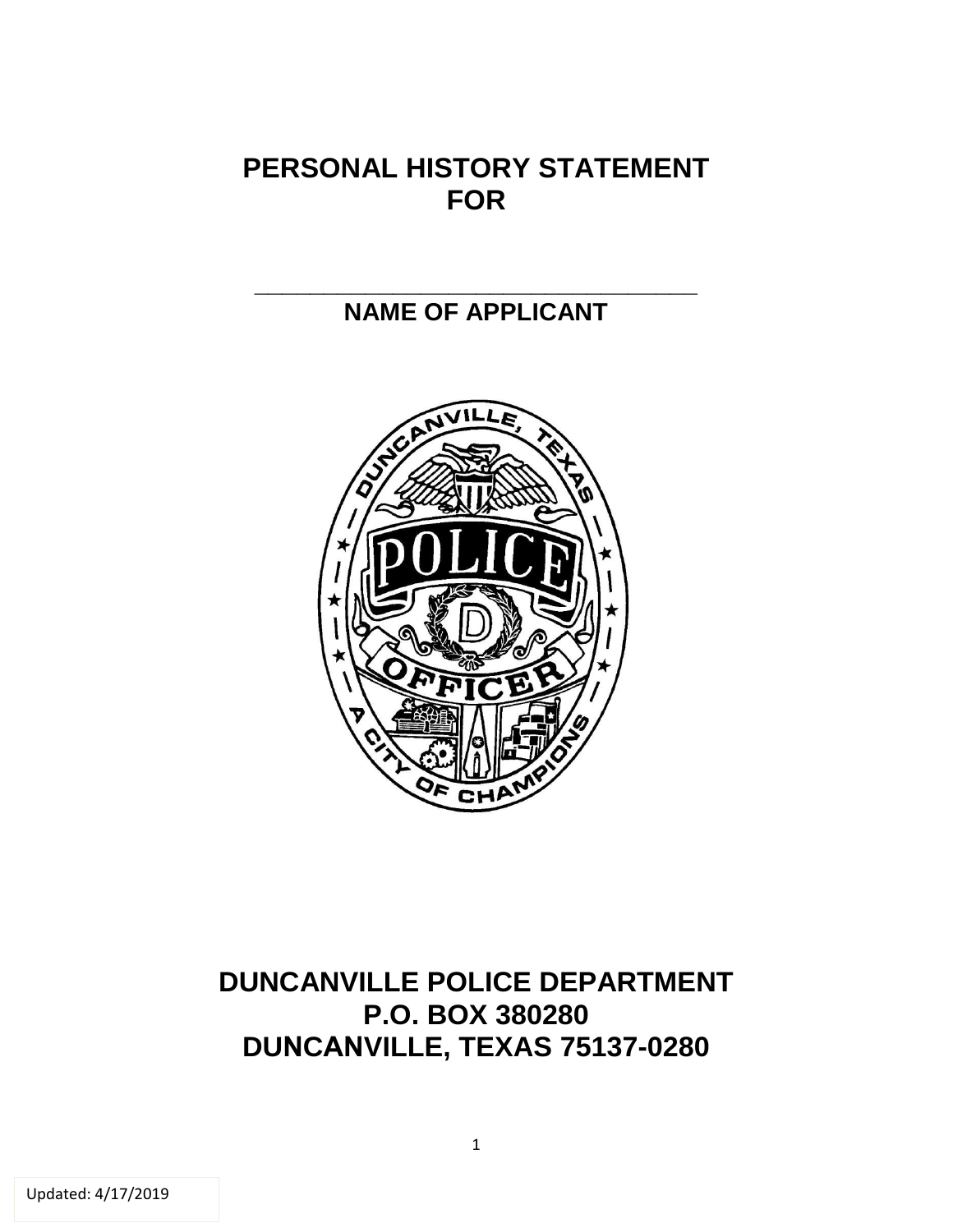#### **Duncanville Police Department Training/Personnel**

#### SUBJECT: **Required Information for Background Investigation**

It is required of you that the following list of documents be obtained by you and forwarded to the Training/Personnel Division of the Duncanville Police Department, so that your application for employment can be correctly and quickly completed and a determination of employment status can be established. If these documents are not remitted by you or you are unable to give good reason why they are unavailable within two (2) weeks of the Civil Service Exam you took, you will be rejected. Copies of required documents are: **Birth certificate, naturalization papers (if applicable), driver's license number and state, high school diploma or G.E.D. certificate, high school transcript, college transcript and diploma (if applicable), marriage certificate, dissolution of marriage papers, military discharge papers, and any other papers that you feel would be helpful in determining your qualifications as a prospective employee for the City of Duncanville.** 

**The Personal History Statement you have been given must be completed and** 

**returned at 8:00 a.m. on the day of the Civil Service Exam or you will be rejected.** 

Civil Service Rules and Regulations of the City of Duncanville: Section 7 – Rejection of Applicants, Subsection 12 – Failure to Report for Entrance Examinations and other employee processing procedures is cause for rejection.

If you have any questions concerning this or any other part of the background investigation, please contact Training/Personnel Division, 972-780-5028, of the Duncanville Police Department

Mark LiVigni Chief of Police Duncanville Police Department

By: Training/Personnel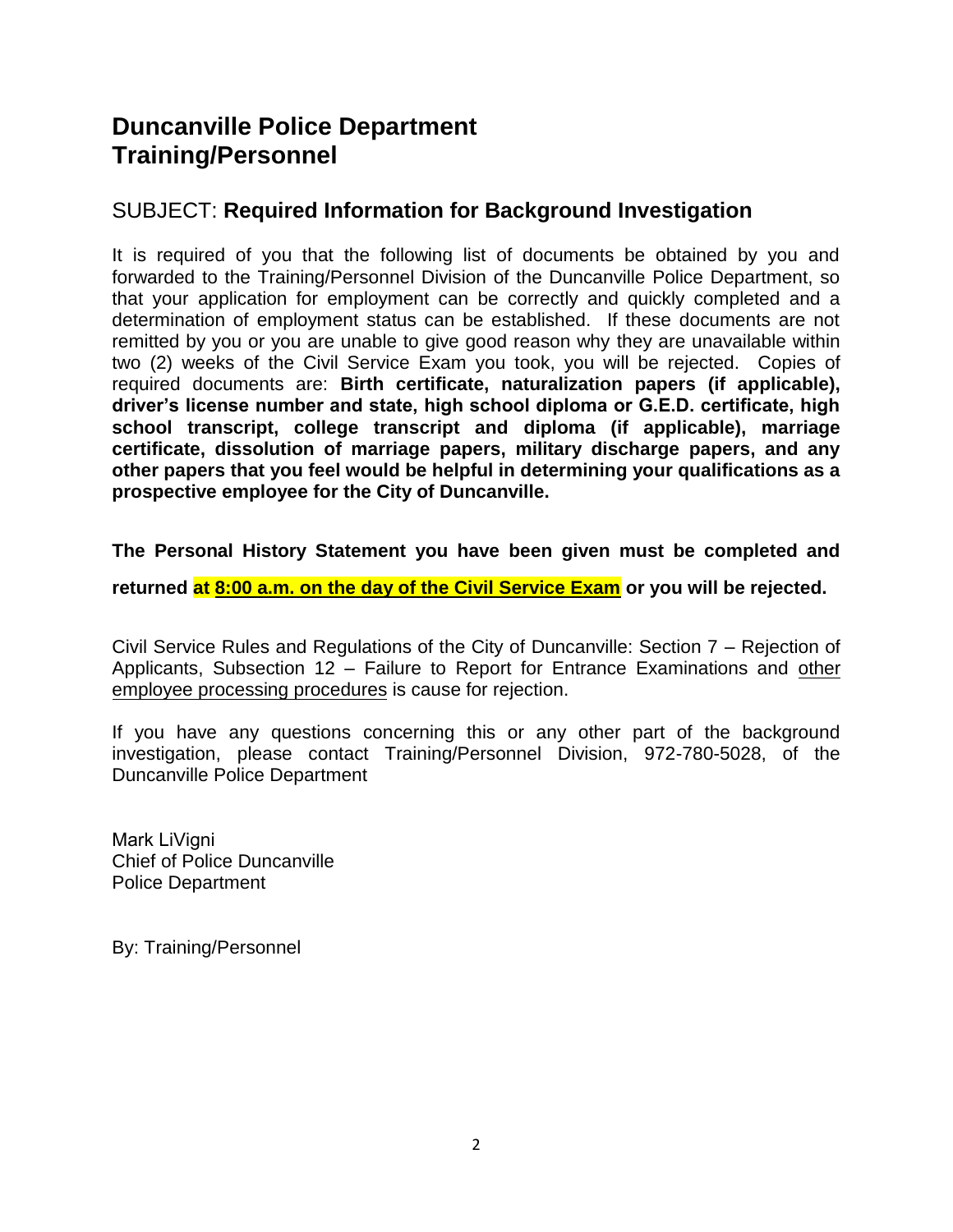# **INSTRUCTIONS**

# **READ THESE INSTRUCTIONS CAREFULLY BEFORE PROCEEDING**

These instructions are provided as a guide to assist you in properly completing your Personal History Statement. It is essential that the information be accurate in all respects. It will be used as the basis for a background investigation that will determine your eligibility for employment.

- 1. Your Personal History Statement **must be printed legibly, by you**. Answer all questions completely.
- 2. If a question is not applicable to you, enter N/A in the space provided.
- 3. Avoid errors by reading the directions carefully before making entries on the form. Be sure your information is correct and in proper sequence before you begin.
- 4. You are responsible for obtaining correct addresses: to include **street, address, state, and zip code.** If you are not sure of an address, check it by personal verification. Your local library may have a directory service or copies of local phone directories.
- 5. If there is insufficient space on the form for you to include all information required, attach extra sheets to the Personal History Statement. Be sure to reference the relevant section and question number before continuing your answer. Use **eight and a half by eleven size paper** if additional space is needed.
- 6. An accurate and complete form will help expedite our background investigation of your application for employment. On the other hand, deliberate omissions or falsifications will result in disqualification.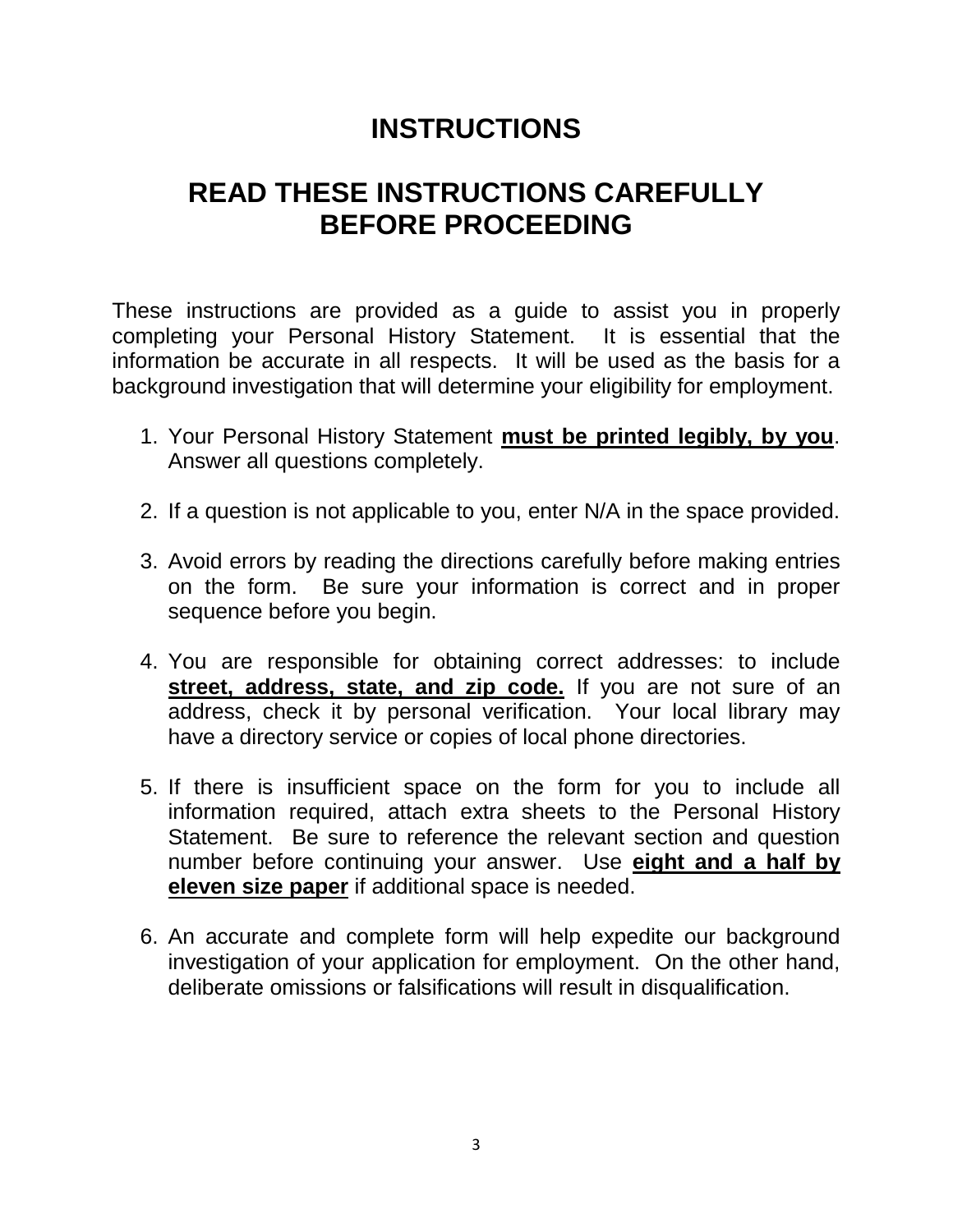# **PERSONAL HISTORY STATEMENT**

A. **Applicant Identification** – Information in this section is used for identification purposed only.

| Last                                                                                                                                                                                                                          | First                                                                                                                |               |                        | Middle                                                                                    |  |
|-------------------------------------------------------------------------------------------------------------------------------------------------------------------------------------------------------------------------------|----------------------------------------------------------------------------------------------------------------------|---------------|------------------------|-------------------------------------------------------------------------------------------|--|
|                                                                                                                                                                                                                               |                                                                                                                      |               |                        | the control of the control of the control of the control of the control of the control of |  |
| <b>Number</b>                                                                                                                                                                                                                 |                                                                                                                      | <b>Street</b> | Apt.                   |                                                                                           |  |
|                                                                                                                                                                                                                               |                                                                                                                      |               |                        |                                                                                           |  |
| City                                                                                                                                                                                                                          | <b>State</b>                                                                                                         |               | Zip                    |                                                                                           |  |
| Telephone Number (Contract and Contract and Contract and Contract and Contract and Contract and Contract and Contract and Contract and Contract and Contract and Contract and Contract and Contract and Contract and Contract |                                                                                                                      |               |                        |                                                                                           |  |
|                                                                                                                                                                                                                               |                                                                                                                      |               |                        |                                                                                           |  |
|                                                                                                                                                                                                                               |                                                                                                                      |               |                        |                                                                                           |  |
| Nickname(s), maiden name, or other names by which you have been known:                                                                                                                                                        |                                                                                                                      |               |                        |                                                                                           |  |
|                                                                                                                                                                                                                               | <u> 1980 - Jan Samuel Barbara, margaret a shekara 1980 - 1980 - 1980 - 1980 - 1980 - 1980 - 1980 - 1980 - 1980 -</u> |               |                        |                                                                                           |  |
|                                                                                                                                                                                                                               |                                                                                                                      |               |                        |                                                                                           |  |
|                                                                                                                                                                                                                               |                                                                                                                      |               |                        |                                                                                           |  |
|                                                                                                                                                                                                                               |                                                                                                                      |               |                        |                                                                                           |  |
| Are you a US Citizen [ ] YES                                                                                                                                                                                                  |                                                                                                                      |               | $\lceil$   NO          |                                                                                           |  |
|                                                                                                                                                                                                                               |                                                                                                                      |               |                        | State__________                                                                           |  |
| Height_______________                                                                                                                                                                                                         |                                                                                                                      |               | Weight________________ |                                                                                           |  |
| Color Hair_________                                                                                                                                                                                                           |                                                                                                                      |               | Color Eyes__________   |                                                                                           |  |
| Scars, tattoos, or other distinguishing marks:                                                                                                                                                                                |                                                                                                                      |               |                        |                                                                                           |  |
|                                                                                                                                                                                                                               |                                                                                                                      |               |                        |                                                                                           |  |
|                                                                                                                                                                                                                               |                                                                                                                      |               |                        |                                                                                           |  |
|                                                                                                                                                                                                                               |                                                                                                                      |               |                        |                                                                                           |  |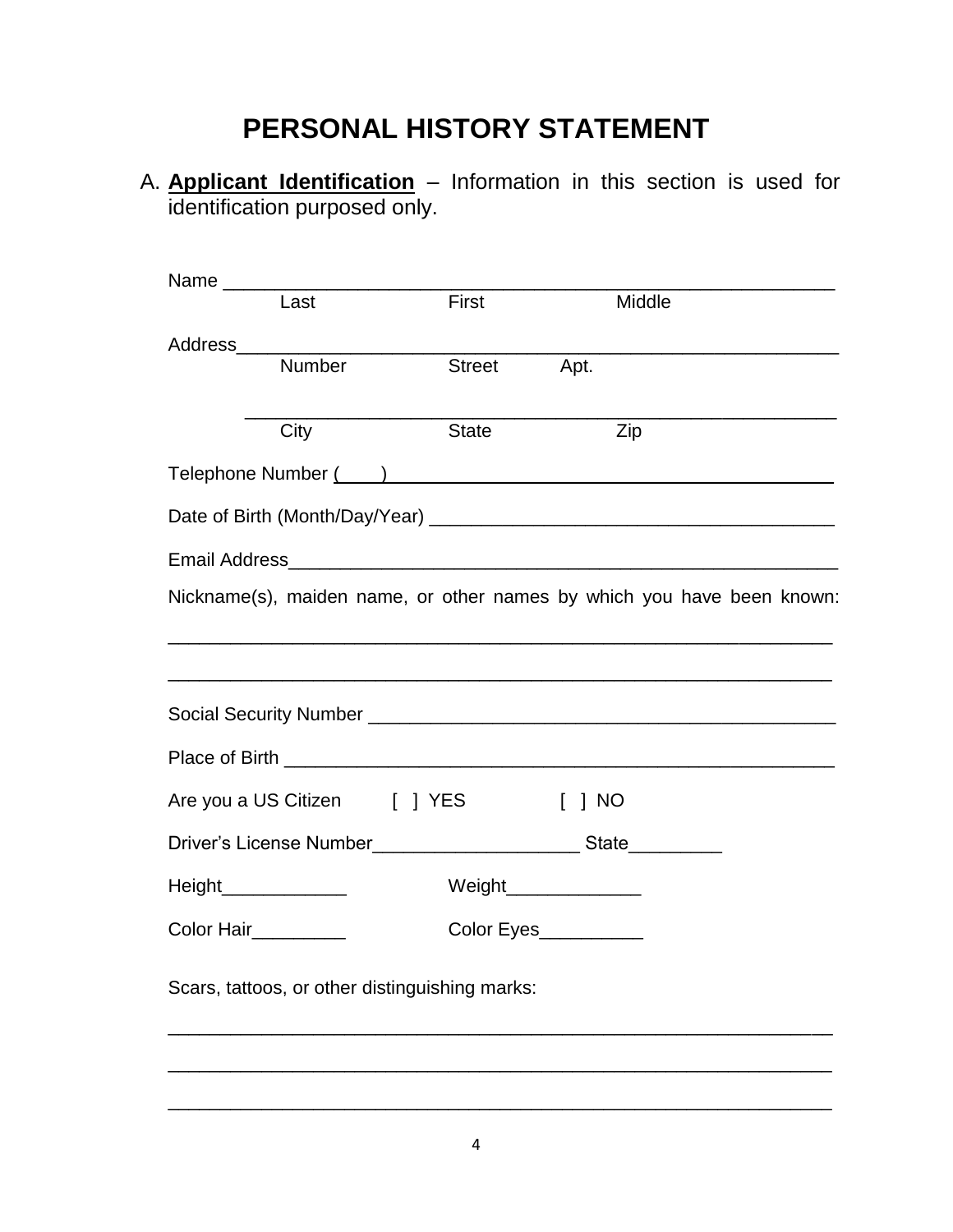B. Residences - List all residences where you have lived, either permanently or temporarily, during the past ten years. List by month and year.

| From                                                                         | To | Number, Street, City, State, Zip                                                                                                                                                                                                  |
|------------------------------------------------------------------------------|----|-----------------------------------------------------------------------------------------------------------------------------------------------------------------------------------------------------------------------------------|
| $\frac{1}{2}$                                                                |    | <u> 1980 - Jan James James Sandarík (f. 1980)</u>                                                                                                                                                                                 |
|                                                                              |    |                                                                                                                                                                                                                                   |
|                                                                              |    |                                                                                                                                                                                                                                   |
| $\frac{1}{\sqrt{1-\frac{1}{2}}}\left( \frac{1}{\sqrt{1-\frac{1}{2}}}\right)$ |    |                                                                                                                                                                                                                                   |
|                                                                              |    |                                                                                                                                                                                                                                   |
| $\frac{1}{\sqrt{1-\frac{1}{2}}}\int$                                         |    | <u> Alexandria de la contrada de la contrada de la contrada de la contrada de la contrada de la contrada de la c</u>                                                                                                              |
|                                                                              |    |                                                                                                                                                                                                                                   |
|                                                                              |    | <u> 1980 - Jan James James Barnett, fransk politik (d. 1980)</u>                                                                                                                                                                  |
| $\frac{1}{2}$                                                                |    |                                                                                                                                                                                                                                   |
|                                                                              |    |                                                                                                                                                                                                                                   |
|                                                                              |    | <u> 2000 - Jan James James James James James James James James James James James James James James James James J</u>                                                                                                              |
|                                                                              |    |                                                                                                                                                                                                                                   |
|                                                                              |    |                                                                                                                                                                                                                                   |
|                                                                              |    | <u> 2000 - Johann Johann Stoff, deutscher Stoffen und der Stoffen und der Stoffen und der Stoffen und der Stoffen</u>                                                                                                             |
|                                                                              |    | $\frac{1}{2}$ . The contract of the contract of the contract of the contract of the contract of the contract of the contract of the contract of the contract of the contract of the contract of the contract of the contract of t |
|                                                                              |    |                                                                                                                                                                                                                                   |
|                                                                              |    |                                                                                                                                                                                                                                   |
|                                                                              |    |                                                                                                                                                                                                                                   |
|                                                                              |    |                                                                                                                                                                                                                                   |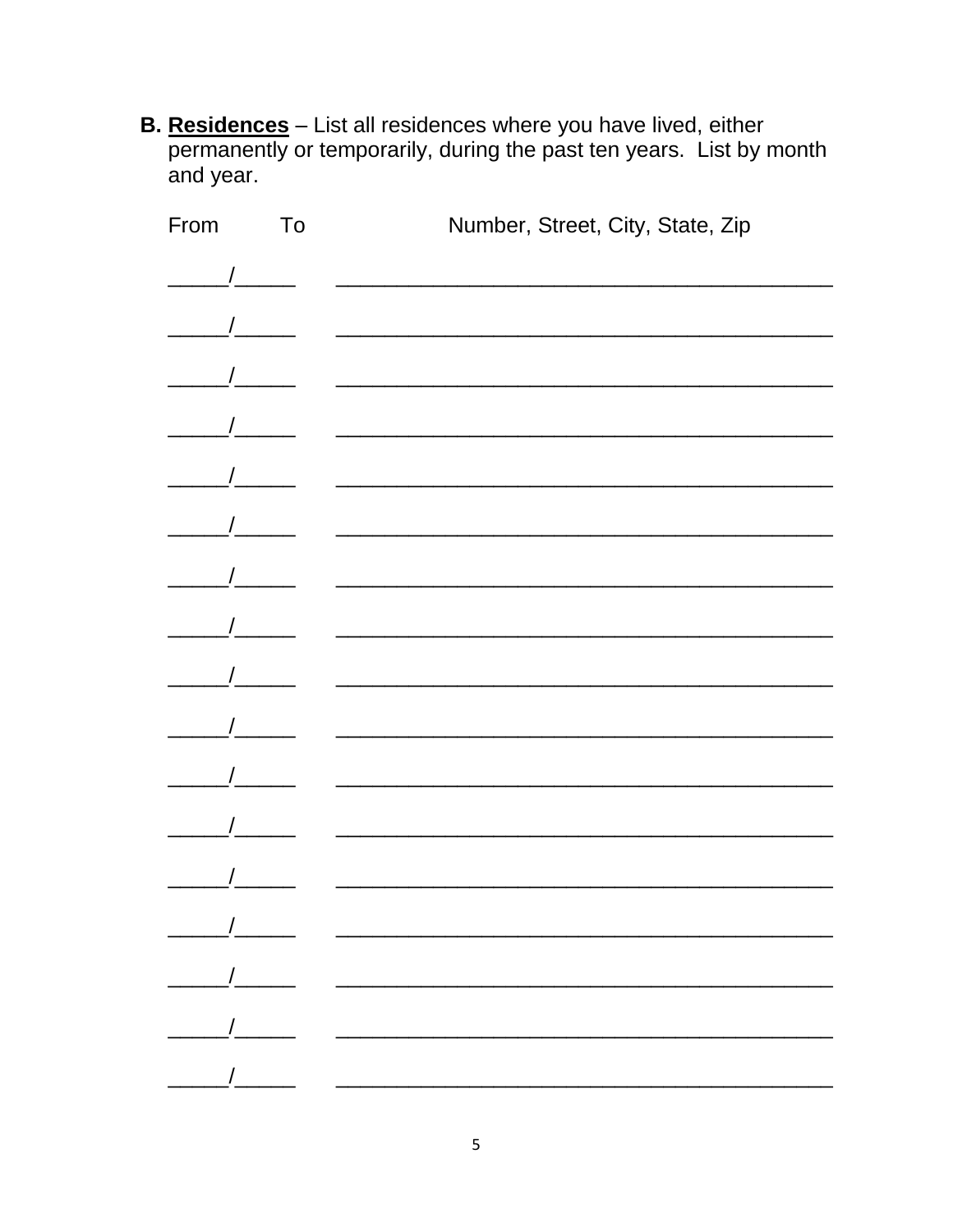**C. Work History** – Beginning with your present job, list all employment since the age of 16, including part-time/seasonal employment. Treat periods of unemployment or education as though they were periods of employment. This list should be continuous in time with no breaks in the time sequence.

| #1 | $From$ $To$ $To$ |                           |
|----|------------------|---------------------------|
|    |                  |                           |
|    |                  | address, city, state, zip |
|    | Phone Number ( ) |                           |
|    |                  |                           |
|    |                  |                           |
|    |                  |                           |
|    |                  |                           |
| #2 | $From$ $To$      |                           |
|    |                  |                           |
|    |                  | address, city, state, zip |
|    |                  |                           |
|    |                  |                           |
|    |                  |                           |
|    |                  |                           |
|    |                  |                           |
|    |                  |                           |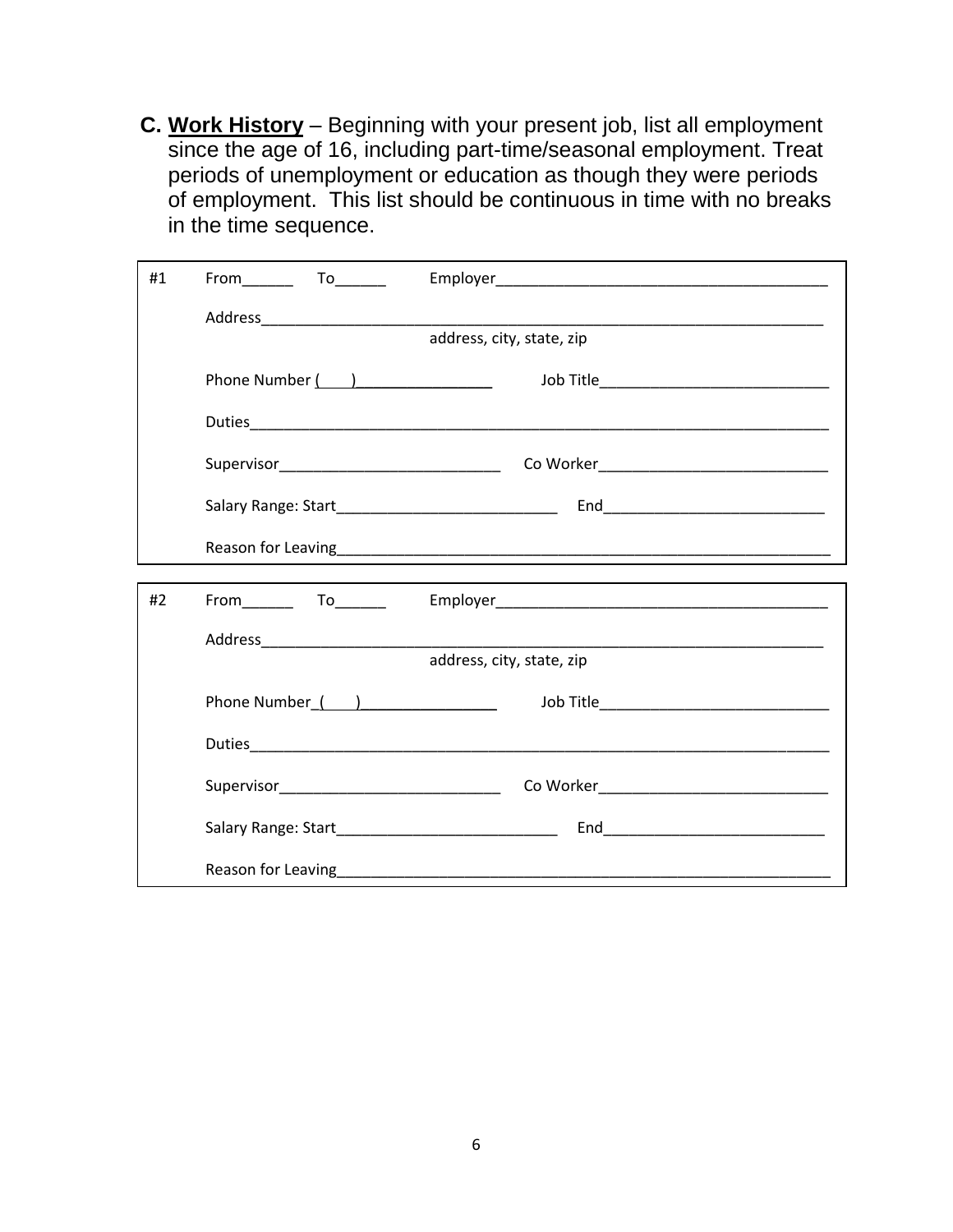| #3 | $From$ $To$ $To$                                        |                                              |
|----|---------------------------------------------------------|----------------------------------------------|
|    |                                                         |                                              |
|    |                                                         | address, city, state, zip                    |
|    |                                                         | Job Title___________________________________ |
|    |                                                         |                                              |
|    |                                                         |                                              |
|    |                                                         |                                              |
|    |                                                         |                                              |
| #4 |                                                         |                                              |
|    |                                                         |                                              |
|    |                                                         | address, city, state, zip                    |
|    | Phone Number ( )                                        | Job Title_________________________________   |
|    |                                                         |                                              |
|    |                                                         |                                              |
|    |                                                         |                                              |
|    |                                                         |                                              |
| #5 | From To To                                              |                                              |
|    | Address<br>the control of the control of the control of |                                              |
|    |                                                         | address, city, state, zip                    |
|    |                                                         | Job Title___________________________________ |
|    |                                                         |                                              |
|    |                                                         |                                              |
|    |                                                         |                                              |
|    |                                                         |                                              |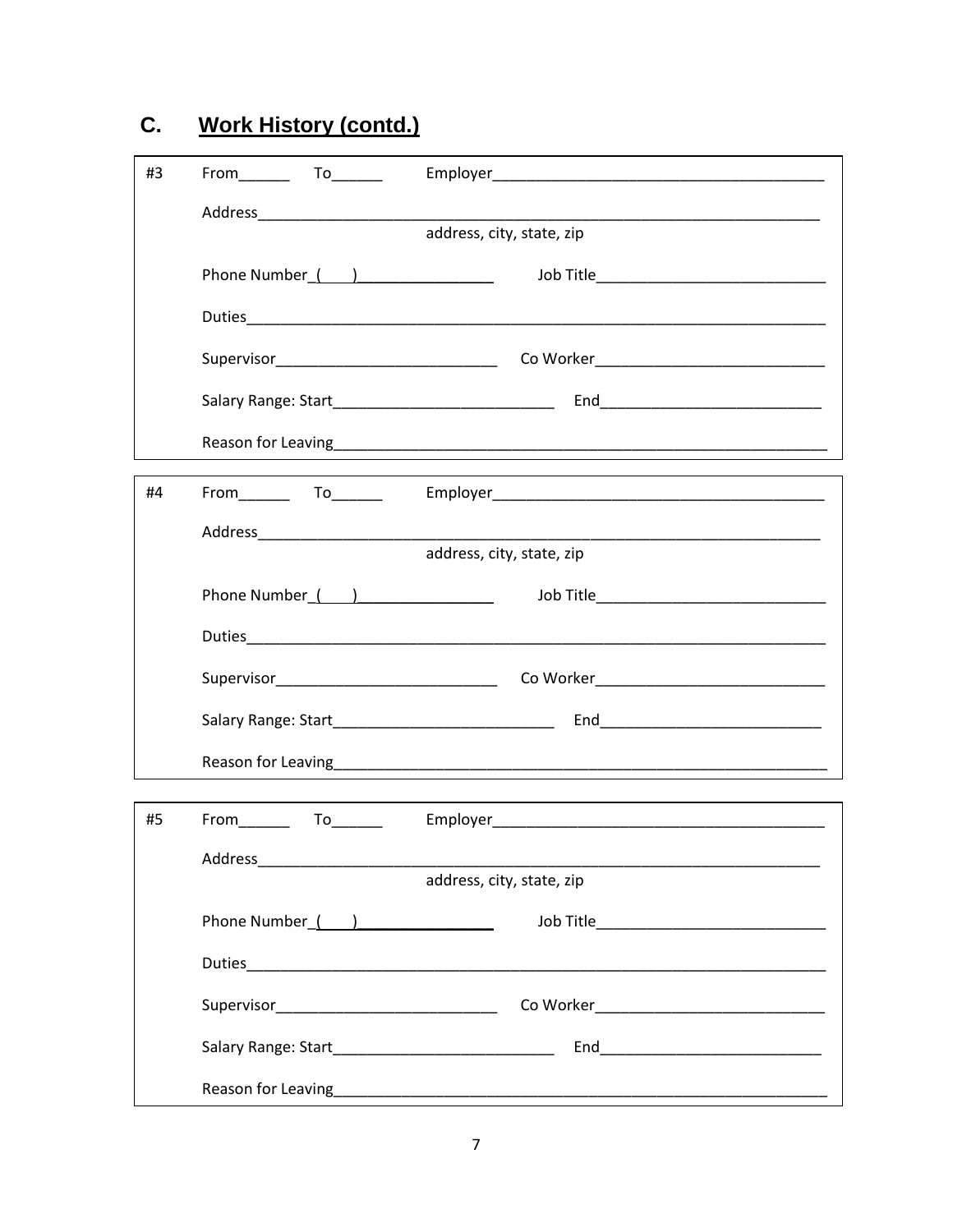| #6 | $From$ $To$ $To$                                                                                                                                                                                                                                                                                                                                                                                                                                                                                                                                                               |                                                          |
|----|--------------------------------------------------------------------------------------------------------------------------------------------------------------------------------------------------------------------------------------------------------------------------------------------------------------------------------------------------------------------------------------------------------------------------------------------------------------------------------------------------------------------------------------------------------------------------------|----------------------------------------------------------|
|    |                                                                                                                                                                                                                                                                                                                                                                                                                                                                                                                                                                                |                                                          |
|    |                                                                                                                                                                                                                                                                                                                                                                                                                                                                                                                                                                                | address, city, state, zip                                |
|    |                                                                                                                                                                                                                                                                                                                                                                                                                                                                                                                                                                                | Job Title___________________________________             |
|    |                                                                                                                                                                                                                                                                                                                                                                                                                                                                                                                                                                                |                                                          |
|    |                                                                                                                                                                                                                                                                                                                                                                                                                                                                                                                                                                                |                                                          |
|    |                                                                                                                                                                                                                                                                                                                                                                                                                                                                                                                                                                                |                                                          |
|    |                                                                                                                                                                                                                                                                                                                                                                                                                                                                                                                                                                                |                                                          |
| #7 |                                                                                                                                                                                                                                                                                                                                                                                                                                                                                                                                                                                |                                                          |
|    |                                                                                                                                                                                                                                                                                                                                                                                                                                                                                                                                                                                |                                                          |
|    |                                                                                                                                                                                                                                                                                                                                                                                                                                                                                                                                                                                | address, city, state, zip                                |
|    | Phone Number ( )                                                                                                                                                                                                                                                                                                                                                                                                                                                                                                                                                               | Job Title <b>Service Service Service Service Service</b> |
|    |                                                                                                                                                                                                                                                                                                                                                                                                                                                                                                                                                                                |                                                          |
|    |                                                                                                                                                                                                                                                                                                                                                                                                                                                                                                                                                                                |                                                          |
|    |                                                                                                                                                                                                                                                                                                                                                                                                                                                                                                                                                                                |                                                          |
|    |                                                                                                                                                                                                                                                                                                                                                                                                                                                                                                                                                                                |                                                          |
| #8 | $From \begin{tabular}{c} 2.5cm \end{tabular} \begin{tabular}{@{}c@{}} \quad {\footnotesize \begin{tabular}{@{}c@{}} \quad {\footnotesize \begin{tabular}{@{}c@{}} \quad {\footnotesize \begin{tabular}{@{}c@{}} \quad {\footnotesize \begin{tabular}{@{}c@{}} \quad {\footnotesize \begin{tabular}{@{}c@{}} \quad {\footnotesize \begin{tabular}{@{}c@{}} \quad {\footnotesize \begin{tabular}{@{}c@{}} \quad {\footnotesize \begin{tabular}{@{}c@{}} \quad {\footnotesize \begin{tabular}{@{}c@{}} \quad {\footnotesize \begin{tabular}{@{}c@{}} \quad {\footnotesize \begin$ |                                                          |
|    |                                                                                                                                                                                                                                                                                                                                                                                                                                                                                                                                                                                |                                                          |
|    |                                                                                                                                                                                                                                                                                                                                                                                                                                                                                                                                                                                | address, city, state, zip                                |
|    | Phone Number ( )                                                                                                                                                                                                                                                                                                                                                                                                                                                                                                                                                               |                                                          |
|    |                                                                                                                                                                                                                                                                                                                                                                                                                                                                                                                                                                                |                                                          |
|    |                                                                                                                                                                                                                                                                                                                                                                                                                                                                                                                                                                                |                                                          |
|    |                                                                                                                                                                                                                                                                                                                                                                                                                                                                                                                                                                                |                                                          |
|    |                                                                                                                                                                                                                                                                                                                                                                                                                                                                                                                                                                                |                                                          |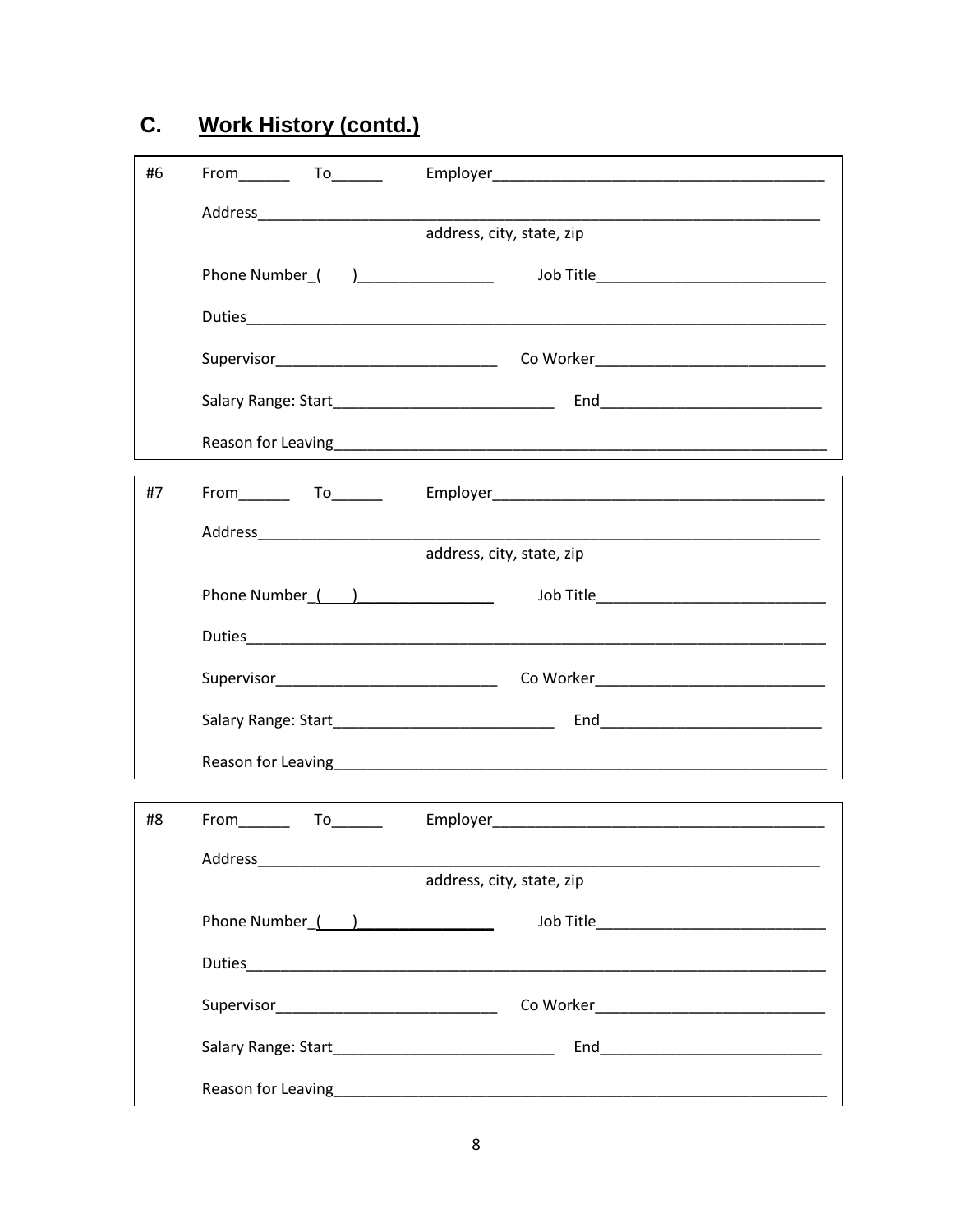| #9  | From To                                                                                                         |                                              |
|-----|-----------------------------------------------------------------------------------------------------------------|----------------------------------------------|
|     |                                                                                                                 |                                              |
|     |                                                                                                                 | address, city, state, zip                    |
|     |                                                                                                                 | Job Title___________________________________ |
|     |                                                                                                                 |                                              |
|     |                                                                                                                 |                                              |
|     |                                                                                                                 |                                              |
|     |                                                                                                                 |                                              |
| #10 |                                                                                                                 |                                              |
|     |                                                                                                                 |                                              |
|     |                                                                                                                 | address, city, state, zip                    |
|     | Phone Number ( )                                                                                                |                                              |
|     |                                                                                                                 |                                              |
|     |                                                                                                                 |                                              |
|     |                                                                                                                 |                                              |
|     |                                                                                                                 |                                              |
| #11 | From To To                                                                                                      |                                              |
|     | Address Andreas Address Address Andreas Andreas Andreas Andreas Andreas Andreas Andreas Andreas Andreas Andreas |                                              |
|     |                                                                                                                 | address, city, state, zip                    |
|     | Phone Number ( )                                                                                                |                                              |
|     |                                                                                                                 |                                              |
|     |                                                                                                                 |                                              |
|     |                                                                                                                 |                                              |
|     |                                                                                                                 |                                              |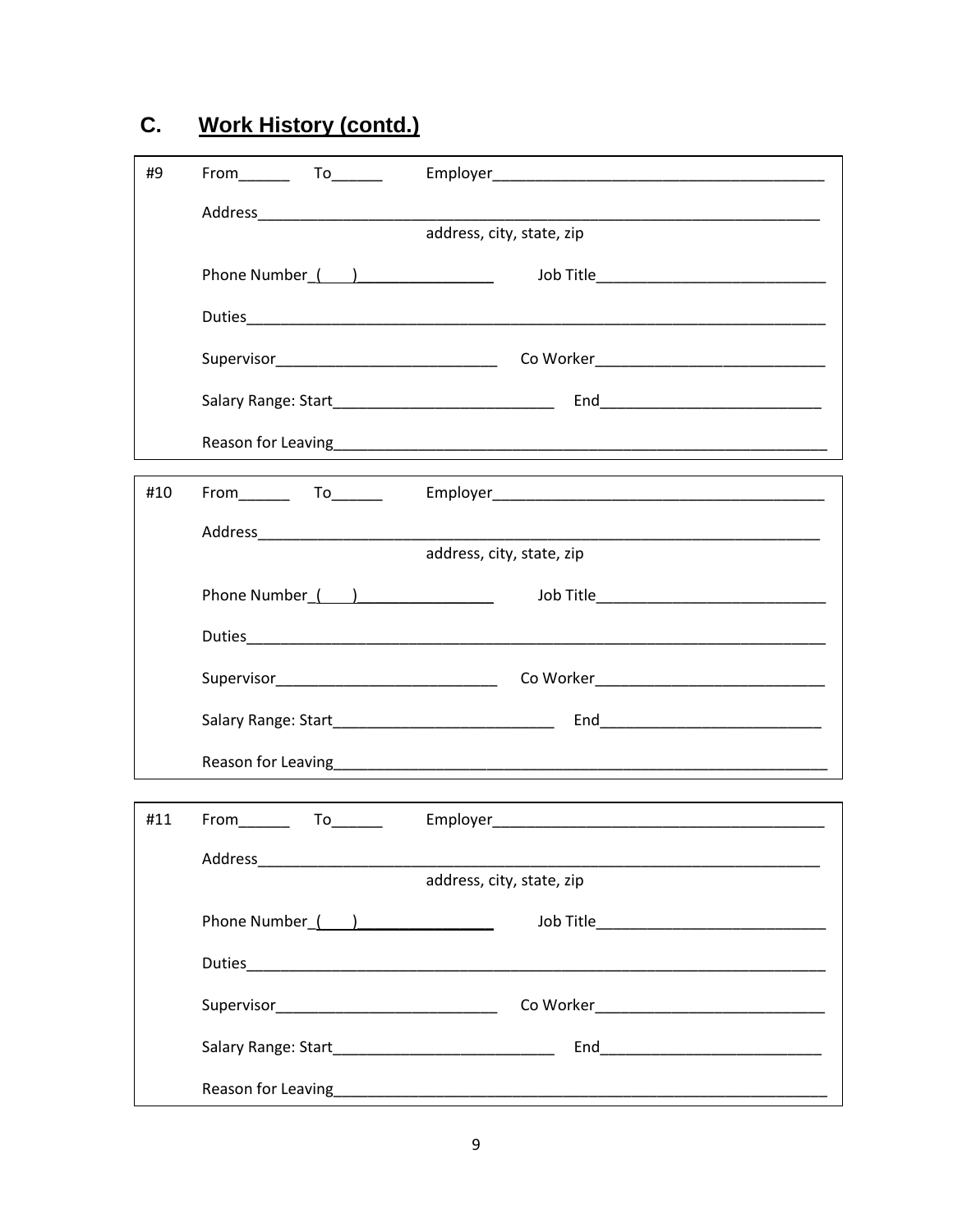| #12 | $From$ $To$ $To$                                         |                                                                                                                                                                                                                                |
|-----|----------------------------------------------------------|--------------------------------------------------------------------------------------------------------------------------------------------------------------------------------------------------------------------------------|
|     |                                                          |                                                                                                                                                                                                                                |
|     |                                                          | address, city, state, zip                                                                                                                                                                                                      |
|     |                                                          |                                                                                                                                                                                                                                |
|     |                                                          |                                                                                                                                                                                                                                |
|     |                                                          |                                                                                                                                                                                                                                |
|     |                                                          |                                                                                                                                                                                                                                |
|     |                                                          |                                                                                                                                                                                                                                |
| #13 |                                                          |                                                                                                                                                                                                                                |
|     |                                                          |                                                                                                                                                                                                                                |
|     |                                                          | address, city, state, zip                                                                                                                                                                                                      |
|     | Phone Number ( )                                         |                                                                                                                                                                                                                                |
|     |                                                          |                                                                                                                                                                                                                                |
|     |                                                          |                                                                                                                                                                                                                                |
|     |                                                          |                                                                                                                                                                                                                                |
|     |                                                          |                                                                                                                                                                                                                                |
| #14 | From To To                                               | Employer and the contract of the contract of the contract of the contract of the contract of the contract of the contract of the contract of the contract of the contract of the contract of the contract of the contract of t |
|     | Address_<br>the control of the control of the control of |                                                                                                                                                                                                                                |
|     |                                                          | address, city, state, zip                                                                                                                                                                                                      |
|     |                                                          | Job Title___________________________________                                                                                                                                                                                   |
|     |                                                          |                                                                                                                                                                                                                                |
|     |                                                          |                                                                                                                                                                                                                                |
|     |                                                          |                                                                                                                                                                                                                                |
|     |                                                          |                                                                                                                                                                                                                                |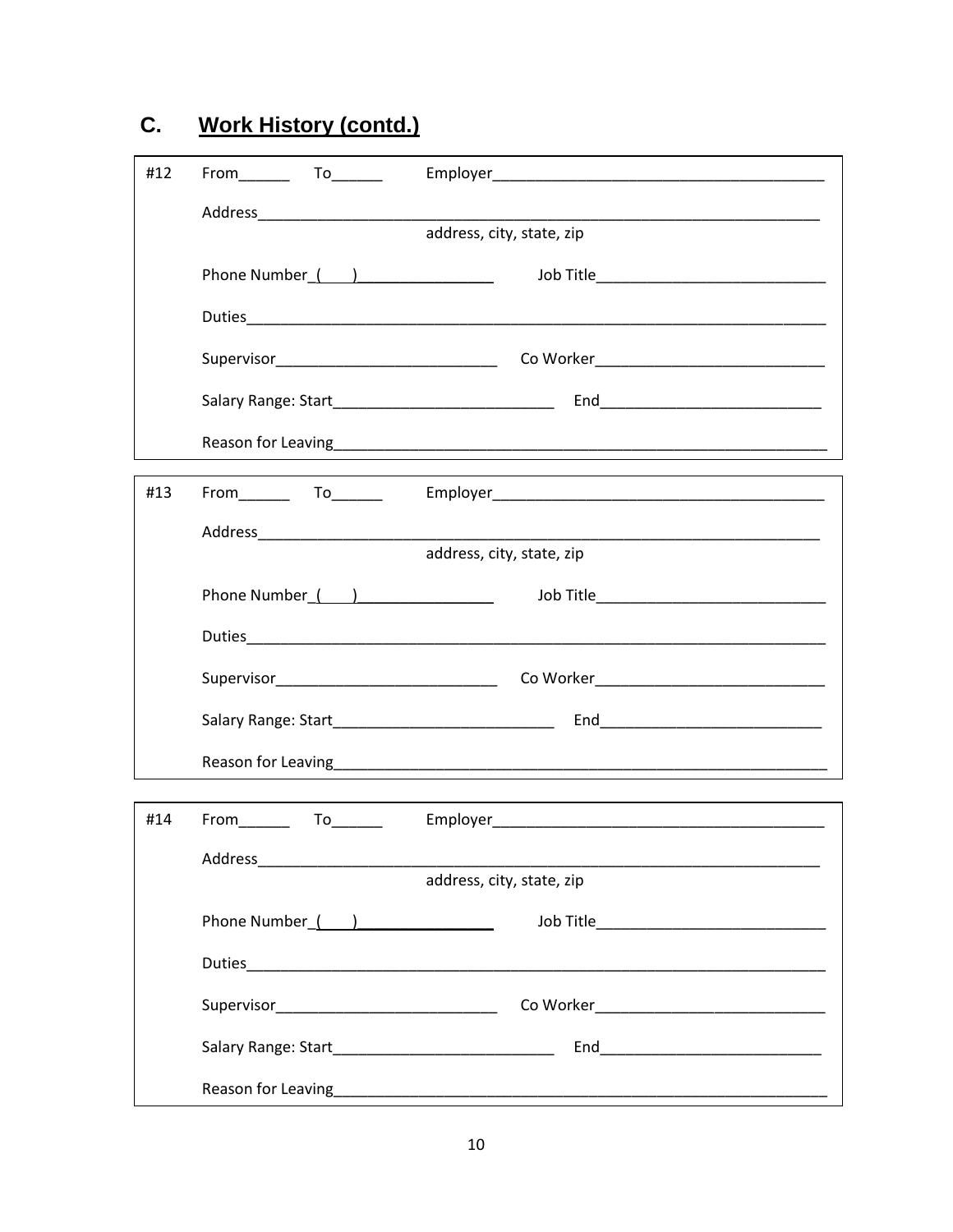| #15 | $From$ $To$                                                                                                     |                                            |
|-----|-----------------------------------------------------------------------------------------------------------------|--------------------------------------------|
|     |                                                                                                                 |                                            |
|     |                                                                                                                 | address, city, state, zip                  |
|     |                                                                                                                 |                                            |
|     |                                                                                                                 |                                            |
|     |                                                                                                                 |                                            |
|     |                                                                                                                 |                                            |
|     |                                                                                                                 |                                            |
| #16 |                                                                                                                 |                                            |
|     |                                                                                                                 |                                            |
|     |                                                                                                                 | address, city, state, zip                  |
|     | Phone Number ( )                                                                                                | Job Title_________________________________ |
|     |                                                                                                                 |                                            |
|     |                                                                                                                 |                                            |
|     |                                                                                                                 |                                            |
|     |                                                                                                                 |                                            |
| #17 | From To To                                                                                                      |                                            |
|     | Address Andreas Address Address Andreas Andreas Andreas Andreas Andreas Andreas Andreas Andreas Andreas Andreas |                                            |
|     |                                                                                                                 | address, city, state, zip                  |
|     | Phone Number ( )                                                                                                |                                            |
|     |                                                                                                                 |                                            |
|     |                                                                                                                 |                                            |
|     |                                                                                                                 |                                            |
|     |                                                                                                                 |                                            |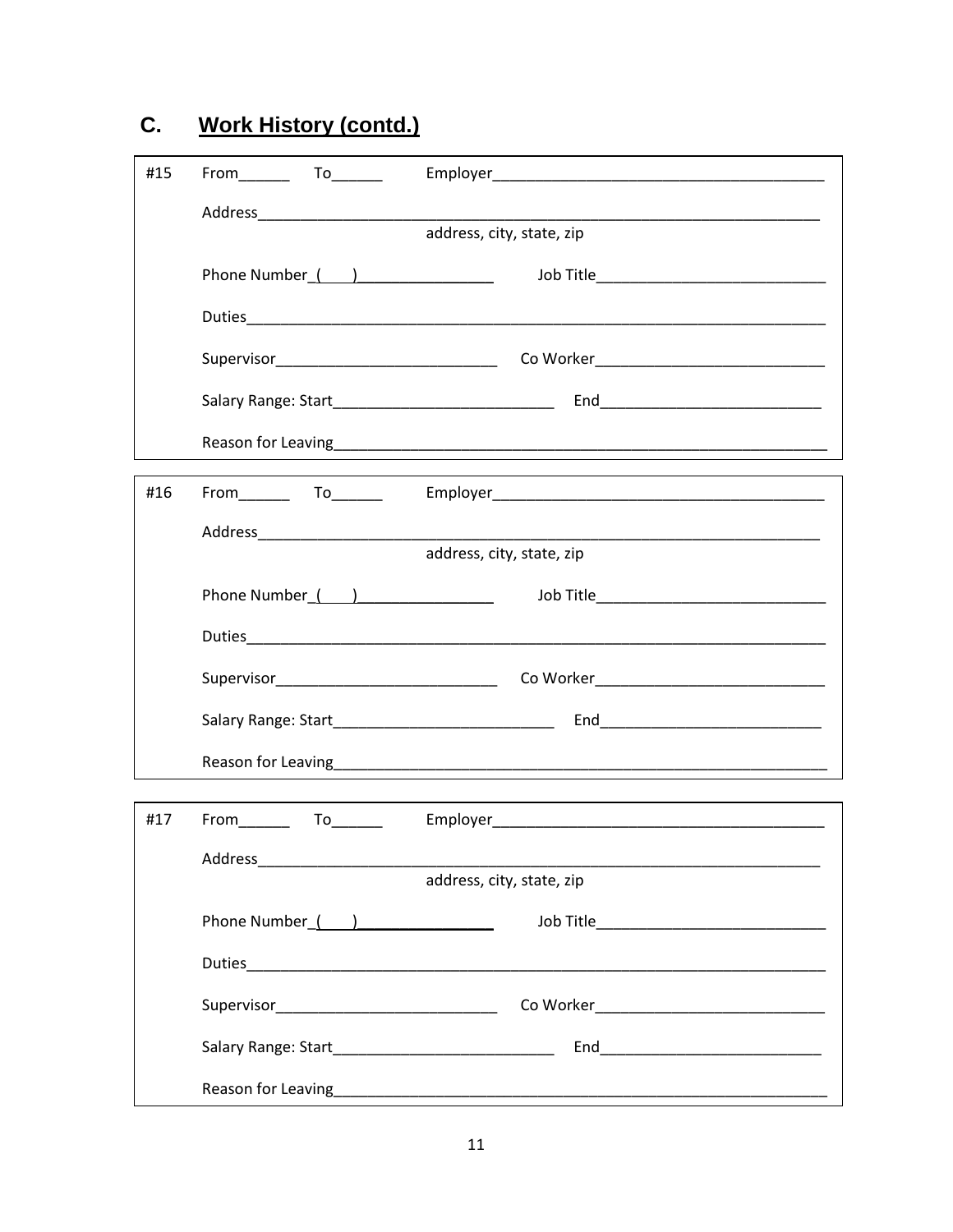| #18 | $From$ $To$                                                                                                     |                                            |
|-----|-----------------------------------------------------------------------------------------------------------------|--------------------------------------------|
|     |                                                                                                                 |                                            |
|     |                                                                                                                 | address, city, state, zip                  |
|     |                                                                                                                 | Job Title_________________________________ |
|     |                                                                                                                 |                                            |
|     |                                                                                                                 |                                            |
|     |                                                                                                                 |                                            |
|     |                                                                                                                 |                                            |
| #19 |                                                                                                                 |                                            |
|     |                                                                                                                 |                                            |
|     |                                                                                                                 | address, city, state, zip                  |
|     | Phone Number ( )                                                                                                | Job Title_________________________________ |
|     |                                                                                                                 |                                            |
|     |                                                                                                                 |                                            |
|     |                                                                                                                 |                                            |
|     |                                                                                                                 |                                            |
| #20 | From To To                                                                                                      |                                            |
|     | Address Andreas Address Address Andreas Andreas Andreas Andreas Andreas Andreas Andreas Andreas Andreas Andreas |                                            |
|     |                                                                                                                 | address, city, state, zip                  |
|     | Phone Number ( )                                                                                                |                                            |
|     |                                                                                                                 |                                            |
|     |                                                                                                                 |                                            |
|     |                                                                                                                 |                                            |
|     |                                                                                                                 |                                            |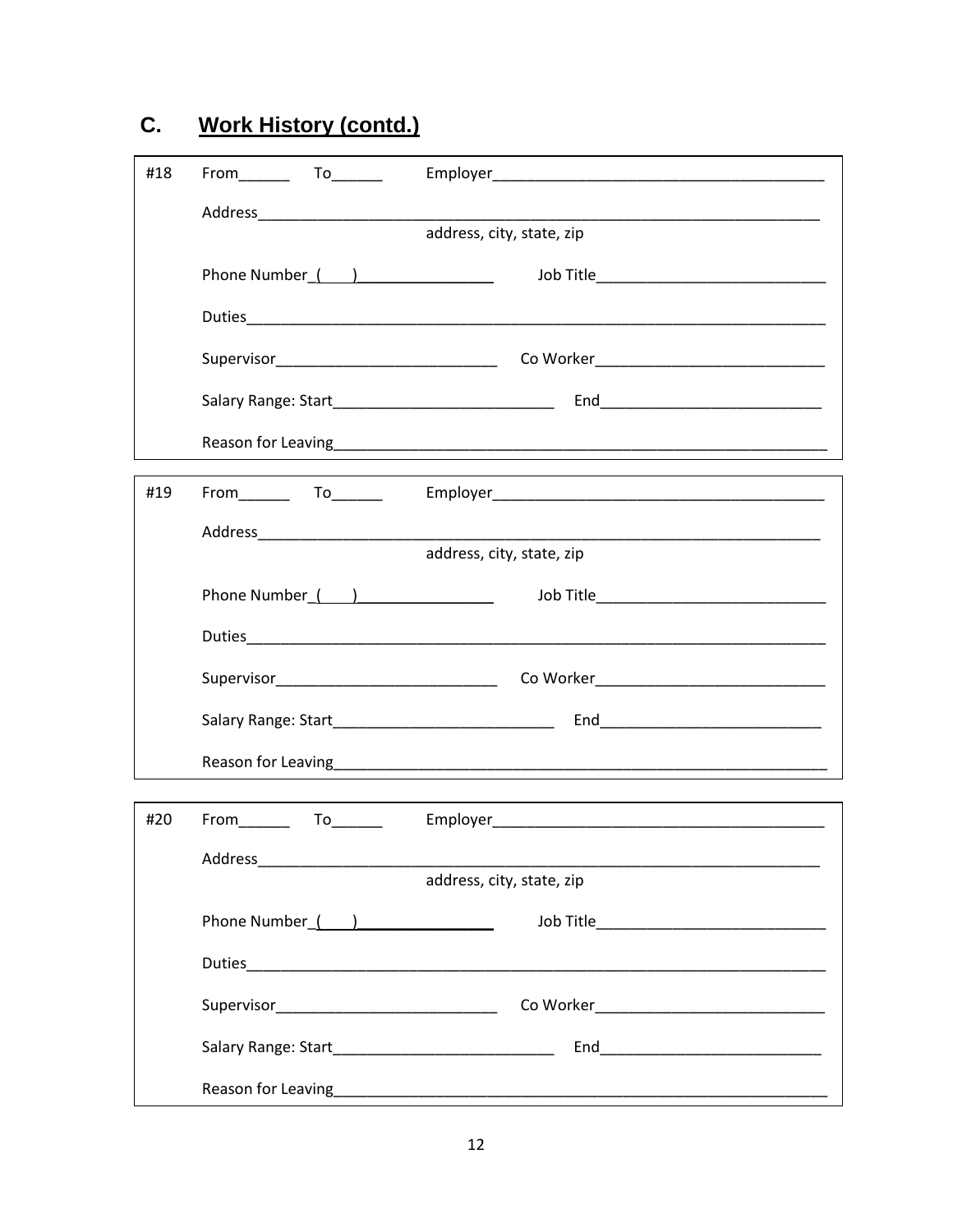#### **D. Military Record**

|                                                                                                                                                                                                                                     | Have you ever served in the US Armed Forces? [ ] yes [ ] no                 |
|-------------------------------------------------------------------------------------------------------------------------------------------------------------------------------------------------------------------------------------|-----------------------------------------------------------------------------|
|                                                                                                                                                                                                                                     |                                                                             |
|                                                                                                                                                                                                                                     | Branch of Service____________________________ Unit Designation_____________ |
|                                                                                                                                                                                                                                     |                                                                             |
| Highest Rank Held <b>Expansion Control Control</b> Property and Control Control Control Control Control Control Control Control Control Control Control Control Control Control Control Control Control Control Control Control Con |                                                                             |
| Type of Discharge <b>Example 2018</b>                                                                                                                                                                                               |                                                                             |
| Were you ever disciplined in the service? [ ] yes [ ] no                                                                                                                                                                            |                                                                             |

Include ALL forms of discipline:

| <b>Charge</b> | <b>Agency</b> | <b>Date</b> | Age | <b>Disposition</b> |
|---------------|---------------|-------------|-----|--------------------|
|               |               |             |     |                    |
|               |               |             |     |                    |
|               |               |             |     |                    |
|               |               |             |     |                    |
|               |               |             |     |                    |
|               |               |             |     |                    |
|               |               |             |     |                    |
|               |               |             |     |                    |

If you received a discharge other than honorable, provide the complete details.

\_\_\_\_\_\_\_\_\_\_\_\_\_\_\_\_\_\_\_\_\_\_\_\_\_\_\_\_\_\_\_\_\_\_\_\_\_\_\_\_\_\_\_\_\_\_\_\_\_\_\_\_\_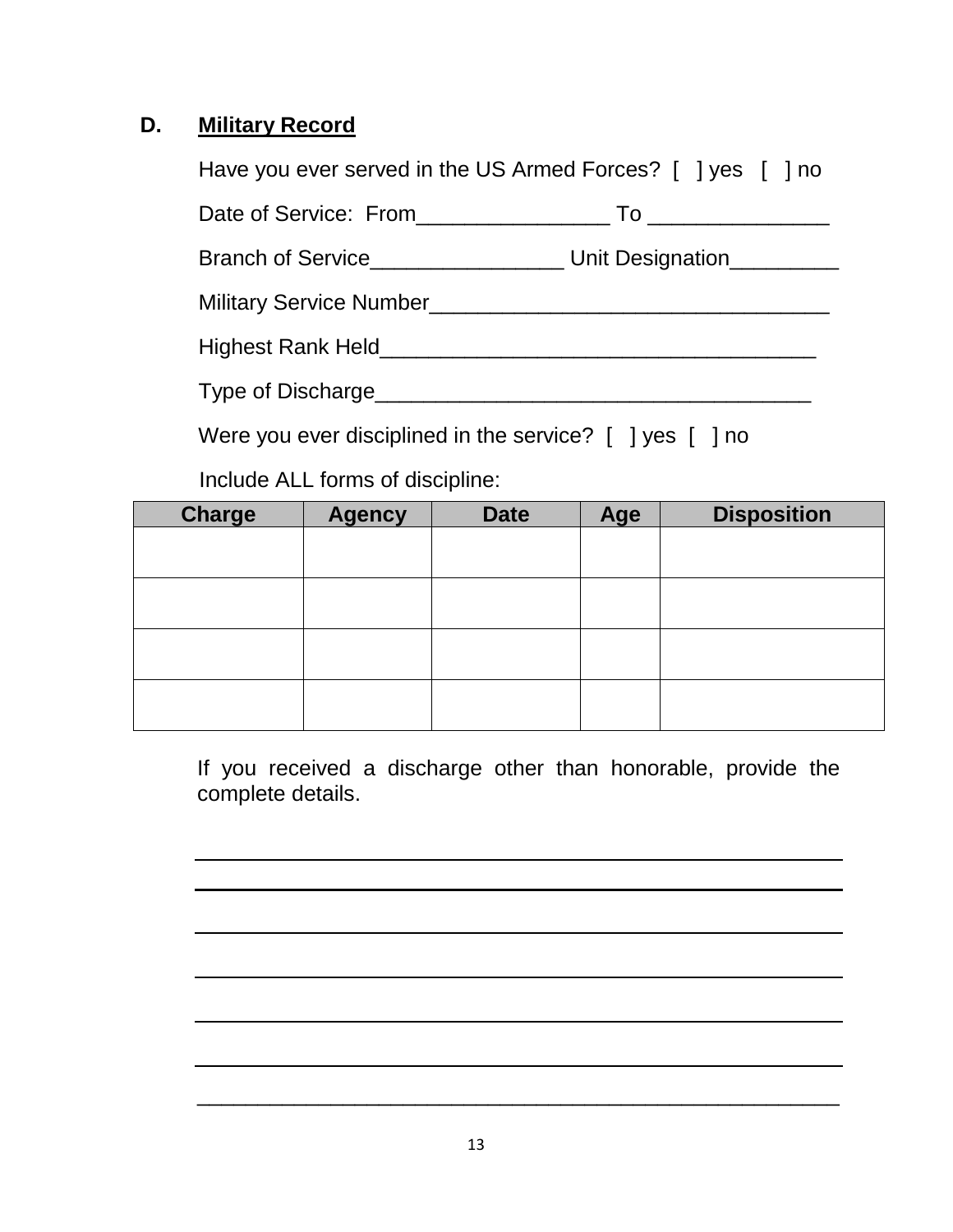## **E. Educational History**

| <b>High School</b><br><b>Attended</b> | <b>City &amp; State</b> | <b>Begin Date</b> | <b>End Date</b> | <b>Graduated</b><br>Yes/No |
|---------------------------------------|-------------------------|-------------------|-----------------|----------------------------|
|                                       |                         |                   |                 |                            |
|                                       |                         |                   |                 |                            |
|                                       |                         |                   |                 |                            |
|                                       |                         |                   |                 |                            |

| College or University Attended:    |  |  |
|------------------------------------|--|--|
|                                    |  |  |
| Dates Attended:                    |  |  |
| Units Completed: Major/Minor:      |  |  |
| Degree received, if any, and date: |  |  |
|                                    |  |  |

| College or University Attended:    |  |  |  |  |
|------------------------------------|--|--|--|--|
|                                    |  |  |  |  |
| Dates Attended:                    |  |  |  |  |
| Units Completed: Major/Minor:      |  |  |  |  |
| Degree received, if any, and date: |  |  |  |  |
|                                    |  |  |  |  |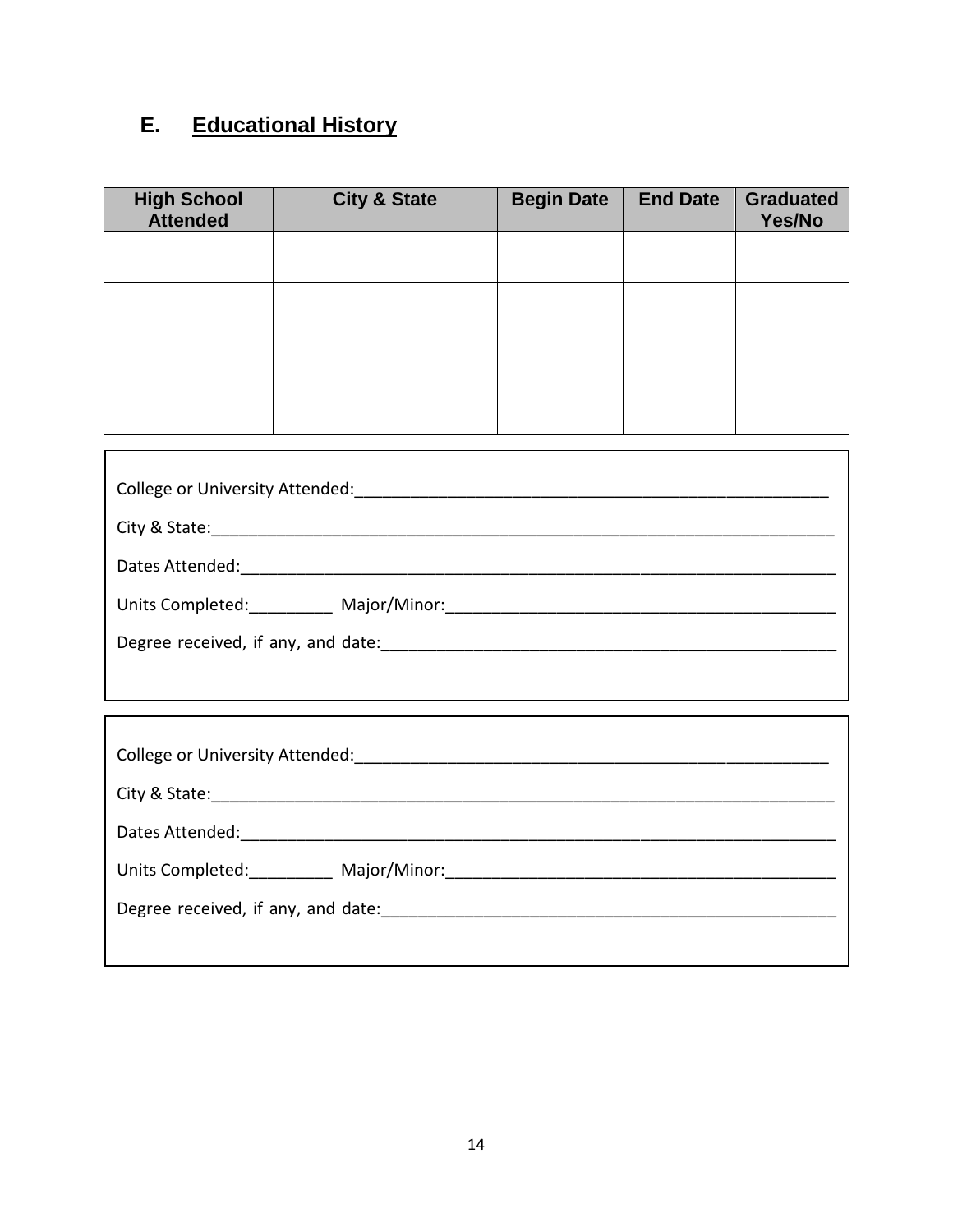#### **Educational History continued** E.

| College or University Attended:    |  |  |  |  |  |
|------------------------------------|--|--|--|--|--|
|                                    |  |  |  |  |  |
| Dates Attended:                    |  |  |  |  |  |
| Units Completed: Major/Minor:      |  |  |  |  |  |
| Degree received, if any, and date: |  |  |  |  |  |

| College or University Attended:    |  |  |  |  |
|------------------------------------|--|--|--|--|
| City & State:                      |  |  |  |  |
| Dates Attended:                    |  |  |  |  |
| Units Completed: Major/Minor:      |  |  |  |  |
| Degree received, if any, and date: |  |  |  |  |
|                                    |  |  |  |  |

| College or University Attended:                                                                                                                                                                                                |  |  |  |  |
|--------------------------------------------------------------------------------------------------------------------------------------------------------------------------------------------------------------------------------|--|--|--|--|
|                                                                                                                                                                                                                                |  |  |  |  |
| Dates Attended: The Contract of the Contract of the Contract of the Contract of the Contract of the Contract of the Contract of the Contract of the Contract of the Contract of the Contract of the Contract of the Contract o |  |  |  |  |
| Units Completed: Major/Minor: Major / Major / Minor:                                                                                                                                                                           |  |  |  |  |
| Degree received, if any, and date:                                                                                                                                                                                             |  |  |  |  |
|                                                                                                                                                                                                                                |  |  |  |  |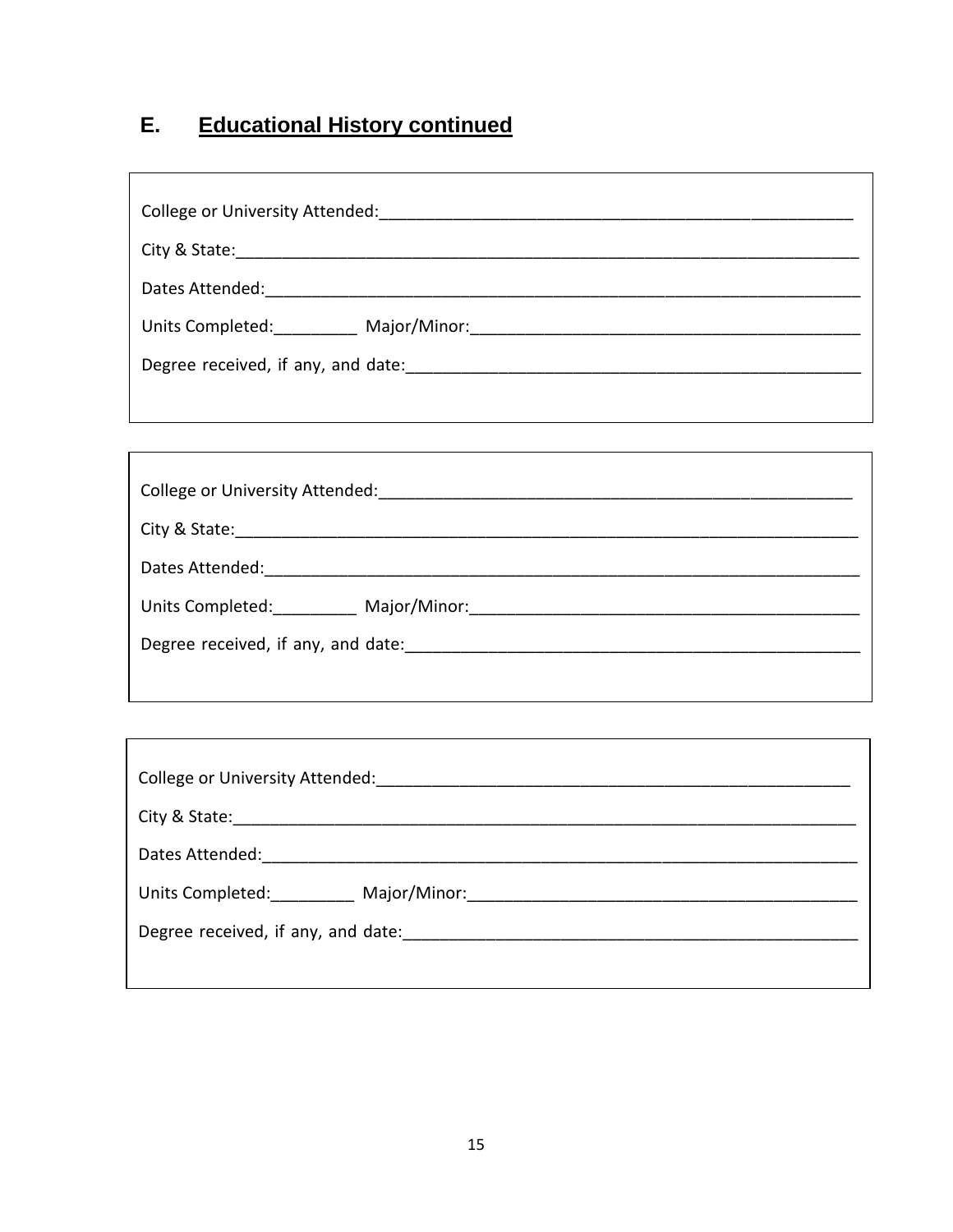#### **Educational History continued** E.

List any other schools attended (trade, vocational, business, etc.). Give name and address of school, dates attended, course of study, certificate obtained, and any other pertinent information.

List any educational training that you have taken you feel is applicable to police work.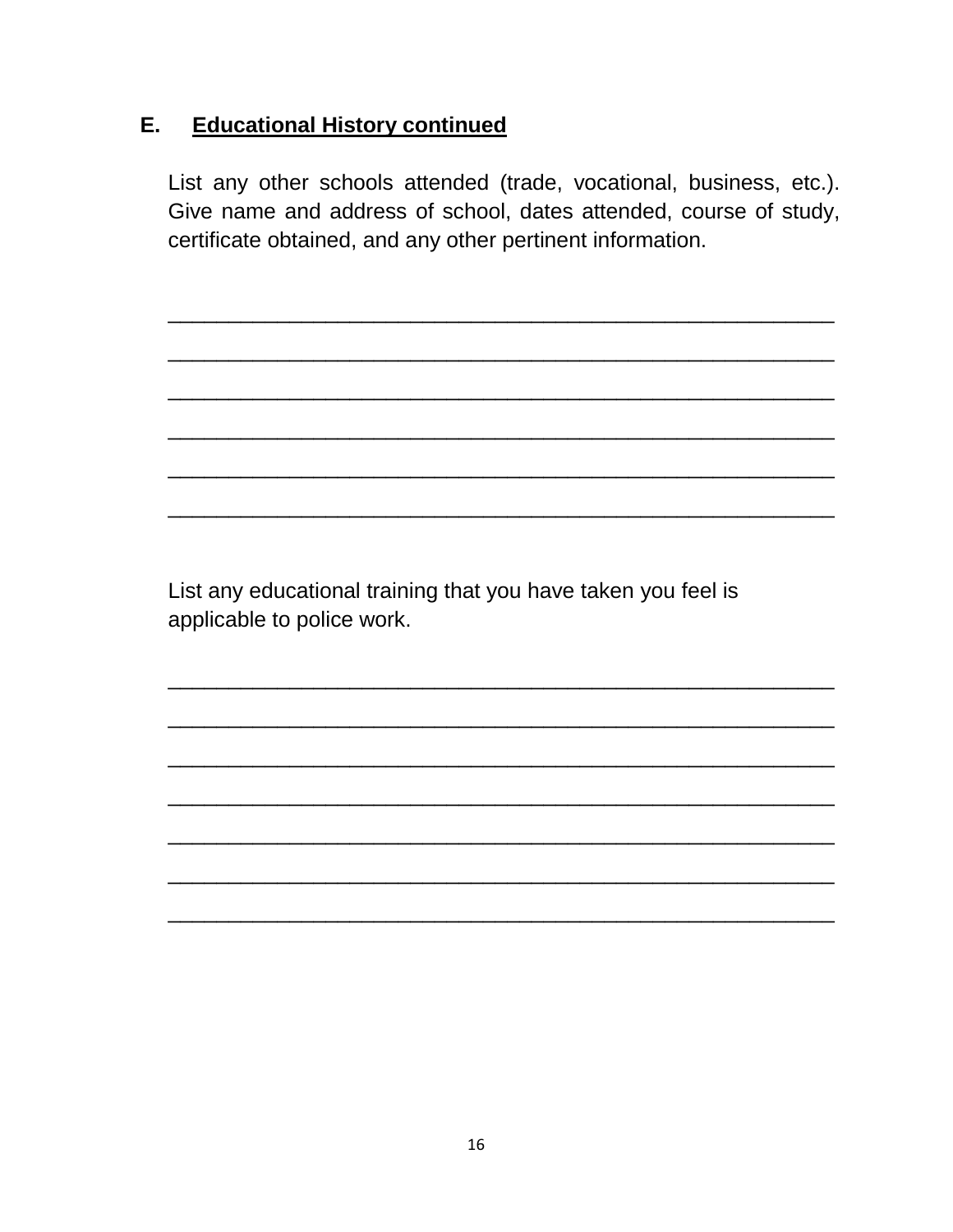#### **F. Special Qualifications and Skills**

List any special licenses you hold (such as pilot, radio operator, scuba, etc.), showing licensing authority, original date of issue, and date of expiration.

\_\_\_\_\_\_\_\_\_\_\_\_\_\_\_\_\_\_\_\_\_\_\_\_\_\_\_\_\_\_\_\_\_\_\_\_\_\_\_\_\_\_\_\_\_\_\_\_\_\_\_\_\_\_\_

\_\_\_\_\_\_\_\_\_\_\_\_\_\_\_\_\_\_\_\_\_\_\_\_\_\_\_\_\_\_\_\_\_\_\_\_\_\_\_\_\_\_\_\_\_\_\_\_\_\_\_\_\_\_\_

\_\_\_\_\_\_\_\_\_\_\_\_\_\_\_\_\_\_\_\_\_\_\_\_\_\_\_\_\_\_\_\_\_\_\_\_\_\_\_\_\_\_\_\_\_\_\_\_\_\_\_\_\_\_\_

\_\_\_\_\_\_\_\_\_\_\_\_\_\_\_\_\_\_\_\_\_\_\_\_\_\_\_\_\_\_\_\_\_\_\_\_\_\_\_\_\_\_\_\_\_\_\_\_\_\_\_\_\_\_\_

\_\_\_\_\_\_\_\_\_\_\_\_\_\_\_\_\_\_\_\_\_\_\_\_\_\_\_\_\_\_\_\_\_\_\_\_\_\_\_\_\_\_\_\_\_\_\_\_\_\_\_\_\_\_\_

\_\_\_\_\_\_\_\_\_\_\_\_\_\_\_\_\_\_\_\_\_\_\_\_\_\_\_\_\_\_\_\_\_\_\_\_\_\_\_\_\_\_\_\_\_\_\_\_\_\_\_\_\_\_\_

\_\_\_\_\_\_\_\_\_\_\_\_\_\_\_\_\_\_\_\_\_\_\_\_\_\_\_\_\_\_\_\_\_\_\_\_\_\_\_\_\_\_\_\_\_\_\_\_\_\_\_\_\_\_\_

\_\_\_\_\_\_\_\_\_\_\_\_\_\_\_\_\_\_\_\_\_\_\_\_\_\_\_\_\_\_\_\_\_\_\_\_\_\_\_\_\_\_\_\_\_\_\_\_\_\_\_\_\_\_\_

\_\_\_\_\_\_\_\_\_\_\_\_\_\_\_\_\_\_\_\_\_\_\_\_\_\_\_\_\_\_\_\_\_\_\_\_\_\_\_\_\_\_\_\_\_\_\_\_\_\_\_\_\_\_\_

List any specialized machinery you can operate.

If you are fluent in a foreign language, indicate in each area your degree of fluency (excellent, good, fair).

| Language | Reading | Speaking | Understanding | Writing |
|----------|---------|----------|---------------|---------|
|          |         |          |               |         |
|          |         |          |               |         |
|          |         |          |               |         |
|          |         |          |               |         |
|          |         |          |               |         |
|          |         |          |               |         |
|          |         |          |               |         |
|          |         |          |               |         |
|          |         |          |               |         |
|          |         |          |               |         |
|          |         |          |               |         |
|          |         |          |               |         |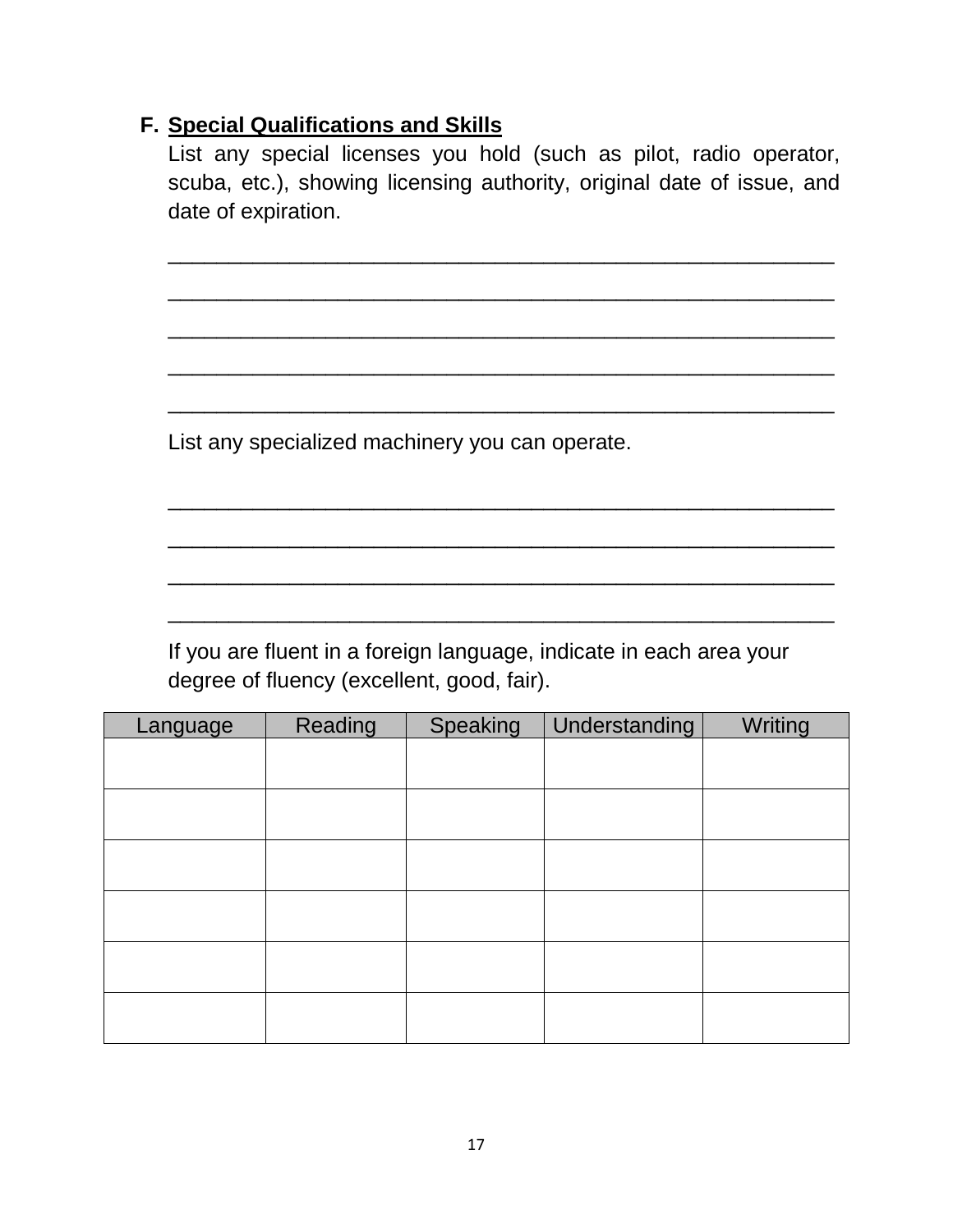### **F. Special Qualifications and Skills continued**

List any other special skills or qualifications you may possess.

\_\_\_\_\_\_\_\_\_\_\_\_\_\_\_\_\_\_\_\_\_\_\_\_\_\_\_\_\_\_\_\_\_\_\_\_\_\_\_\_\_\_\_\_\_\_\_\_\_\_\_\_\_\_\_

\_\_\_\_\_\_\_\_\_\_\_\_\_\_\_\_\_\_\_\_\_\_\_\_\_\_\_\_\_\_\_\_\_\_\_\_\_\_\_\_\_\_\_\_\_\_\_\_\_\_\_\_\_\_\_

\_\_\_\_\_\_\_\_\_\_\_\_\_\_\_\_\_\_\_\_\_\_\_\_\_\_\_\_\_\_\_\_\_\_\_\_\_\_\_\_\_\_\_\_\_\_\_\_\_\_\_\_\_\_\_

\_\_\_\_\_\_\_\_\_\_\_\_\_\_\_\_\_\_\_\_\_\_\_\_\_\_\_\_\_\_\_\_\_\_\_\_\_\_\_\_\_\_\_\_\_\_\_\_\_\_\_\_\_\_\_

### **G. Arrests, Detentions and Litigations**

Have you ever been arrested or detained by a police agency for any reason?

[ ] yes [ ] no

If "yes", complete the following:

| <b>Police Agency</b> | City & State | <b>Offense Charged</b> | Date | <b>Disposition</b> |
|----------------------|--------------|------------------------|------|--------------------|
|                      |              |                        |      |                    |
|                      |              |                        |      |                    |
|                      |              |                        |      |                    |
|                      |              |                        |      |                    |
|                      |              |                        |      |                    |
|                      |              |                        |      |                    |
|                      |              |                        |      |                    |
|                      |              |                        |      |                    |
|                      |              |                        |      |                    |
|                      |              |                        |      |                    |
|                      |              |                        |      |                    |
|                      |              |                        |      |                    |
|                      |              |                        |      |                    |
|                      |              |                        |      |                    |
|                      |              |                        |      |                    |
|                      |              |                        |      |                    |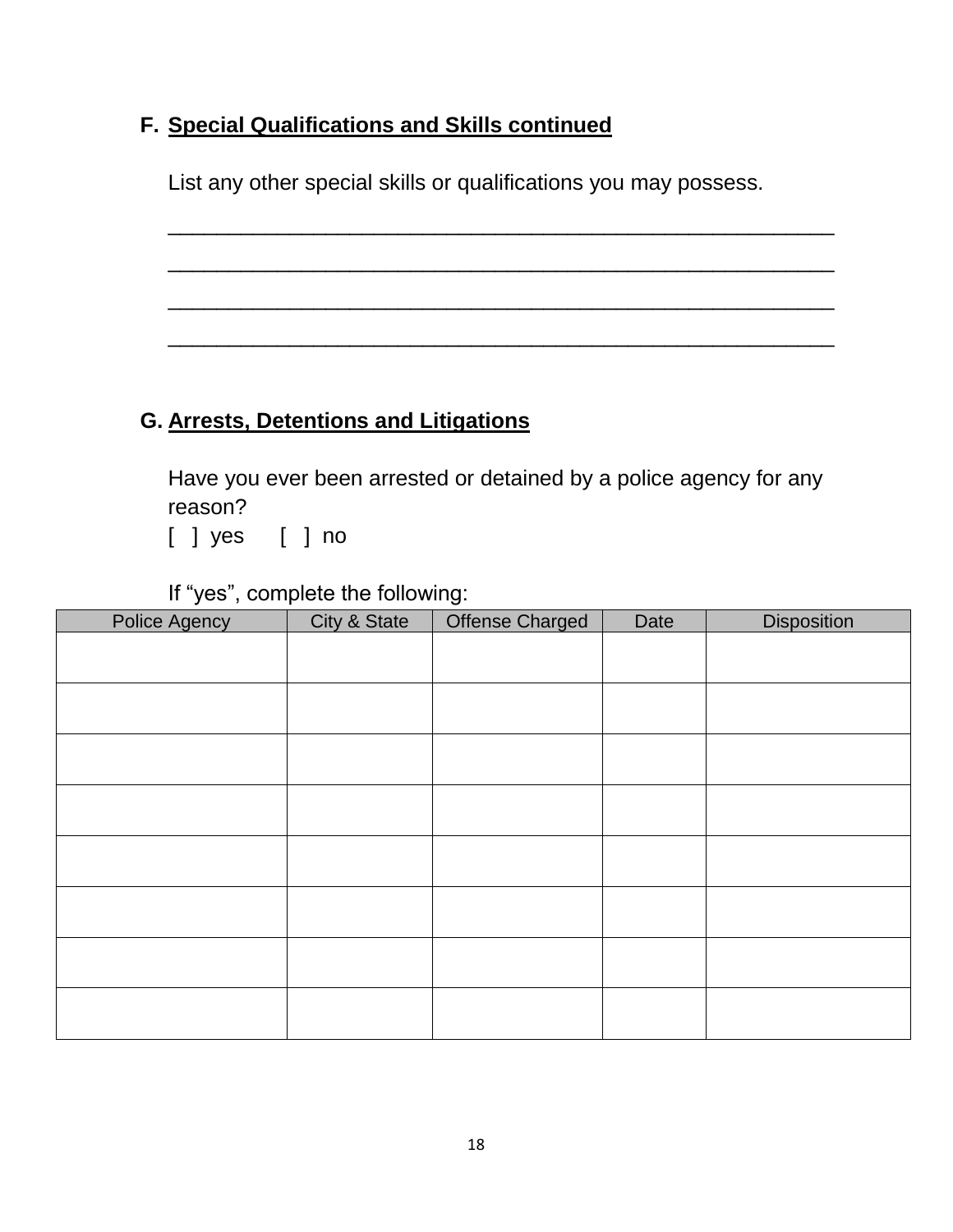### G. Arrests, Detentions and Litigations continued

Have you ever been a party to a civil litigation?  $[$  ] yes  $[$  ] no

If "yes", give details:

#### H. Traffic Record

Has your driver's license ever been suspended or revoked? [ ]yes [ ]no If "yes", give details: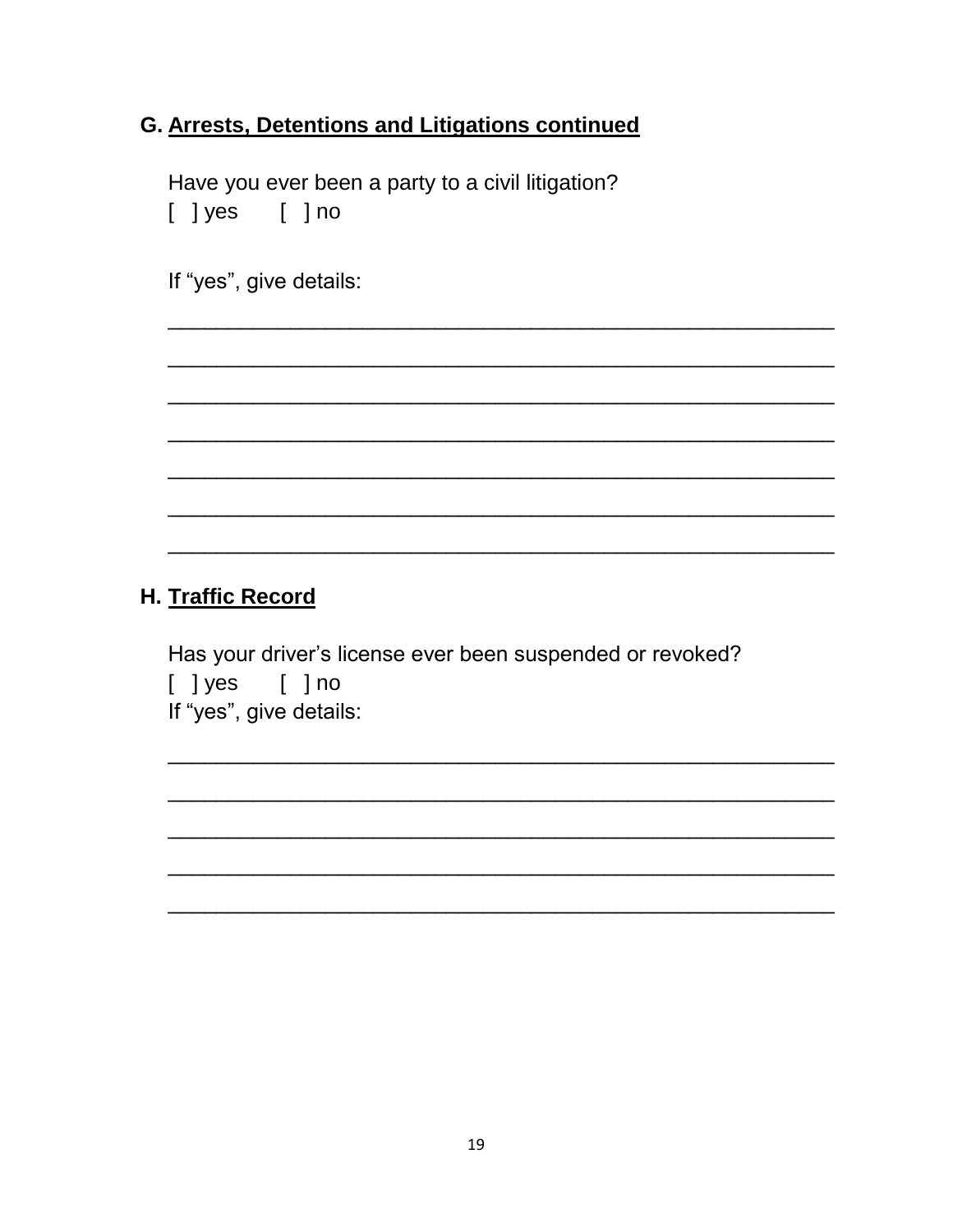### H. Traffic Record continued

Have you ever operated a motor vehicle while a license was suspended or revoked?

 $[$  ] yes  $[$  ] no If "yes", give details:

With what company do you carry auto insurance?

Has your auto insurance ever been canceled or denied?

 $[$  ] yes  $[$  ] no

If "yes", give details: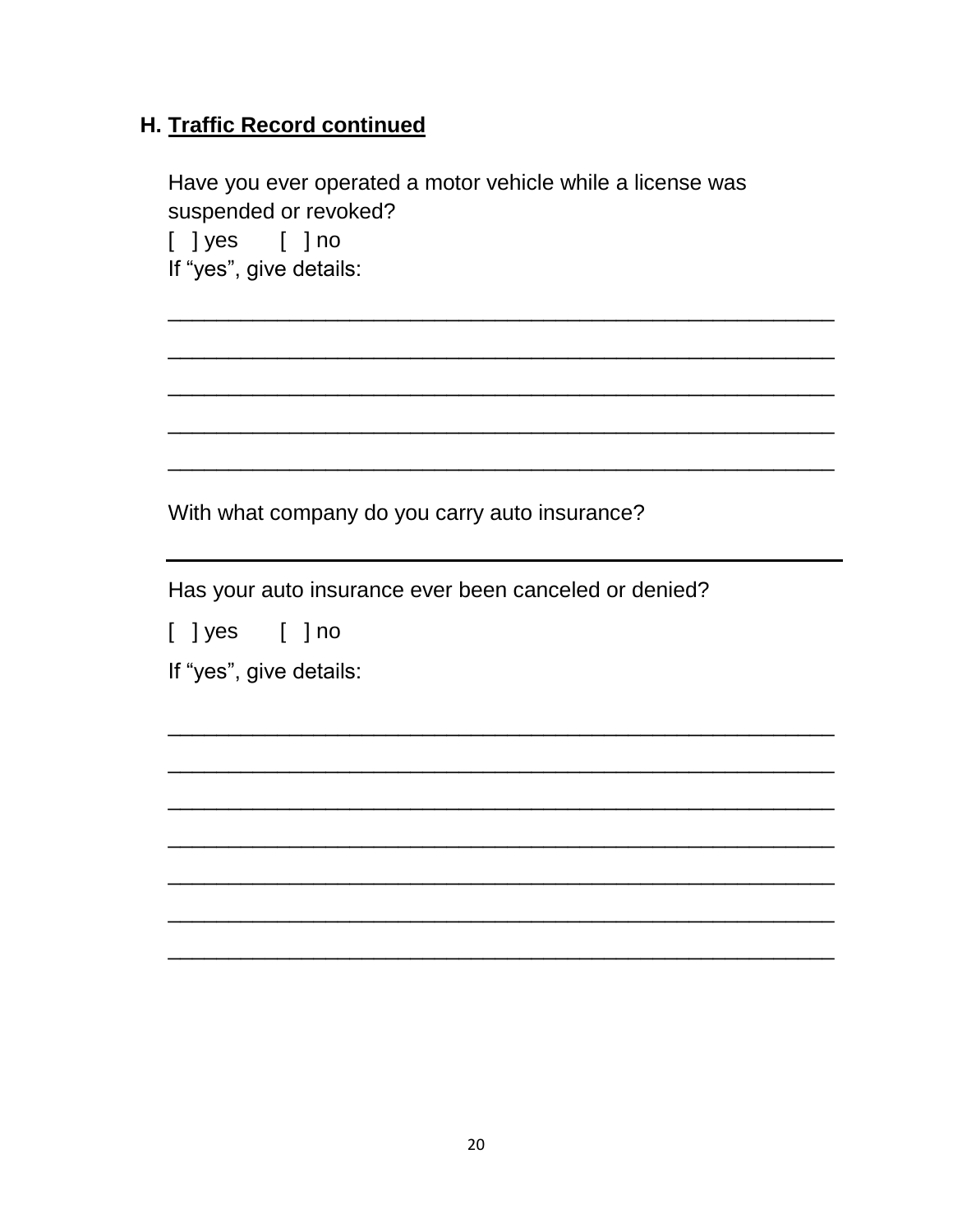## **H. Traffic Record continued**

| List all traffic citations you have received, excluding parking citations. |  |  |  |
|----------------------------------------------------------------------------|--|--|--|
|                                                                            |  |  |  |

| Month & Year | Charge | City & State | <b>Disposition</b> |
|--------------|--------|--------------|--------------------|
|              |        |              |                    |
|              |        |              |                    |
|              |        |              |                    |
|              |        |              |                    |
|              |        |              |                    |
|              |        |              |                    |
|              |        |              |                    |
|              |        |              |                    |
|              |        |              |                    |
|              |        |              |                    |
|              |        |              |                    |
|              |        |              |                    |
|              |        |              |                    |
|              |        |              |                    |
|              |        |              |                    |
|              |        |              |                    |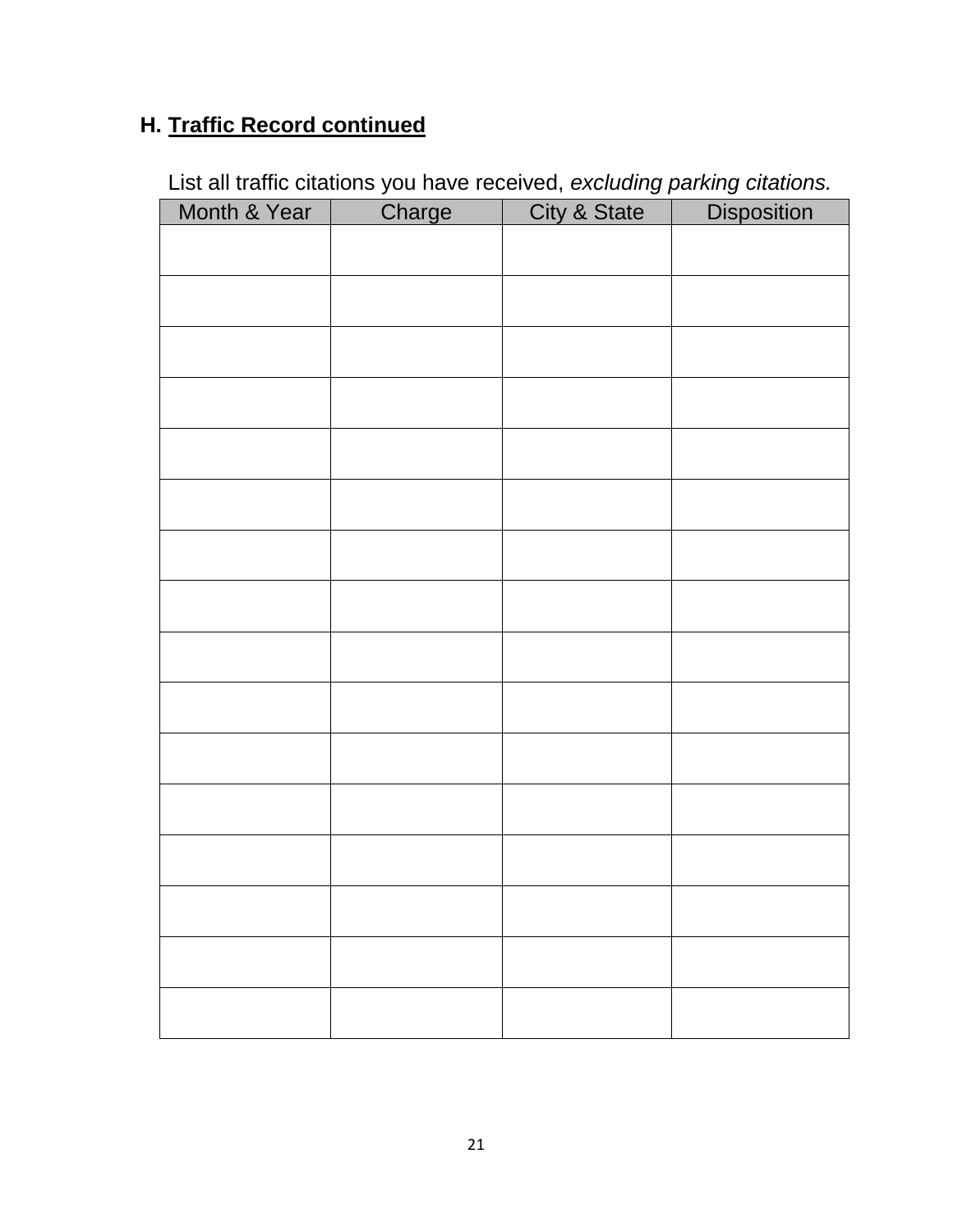### H. Traffic Record continued

Describe in a brief narrative any accidents in which you have been involved, giving approximate date and location.

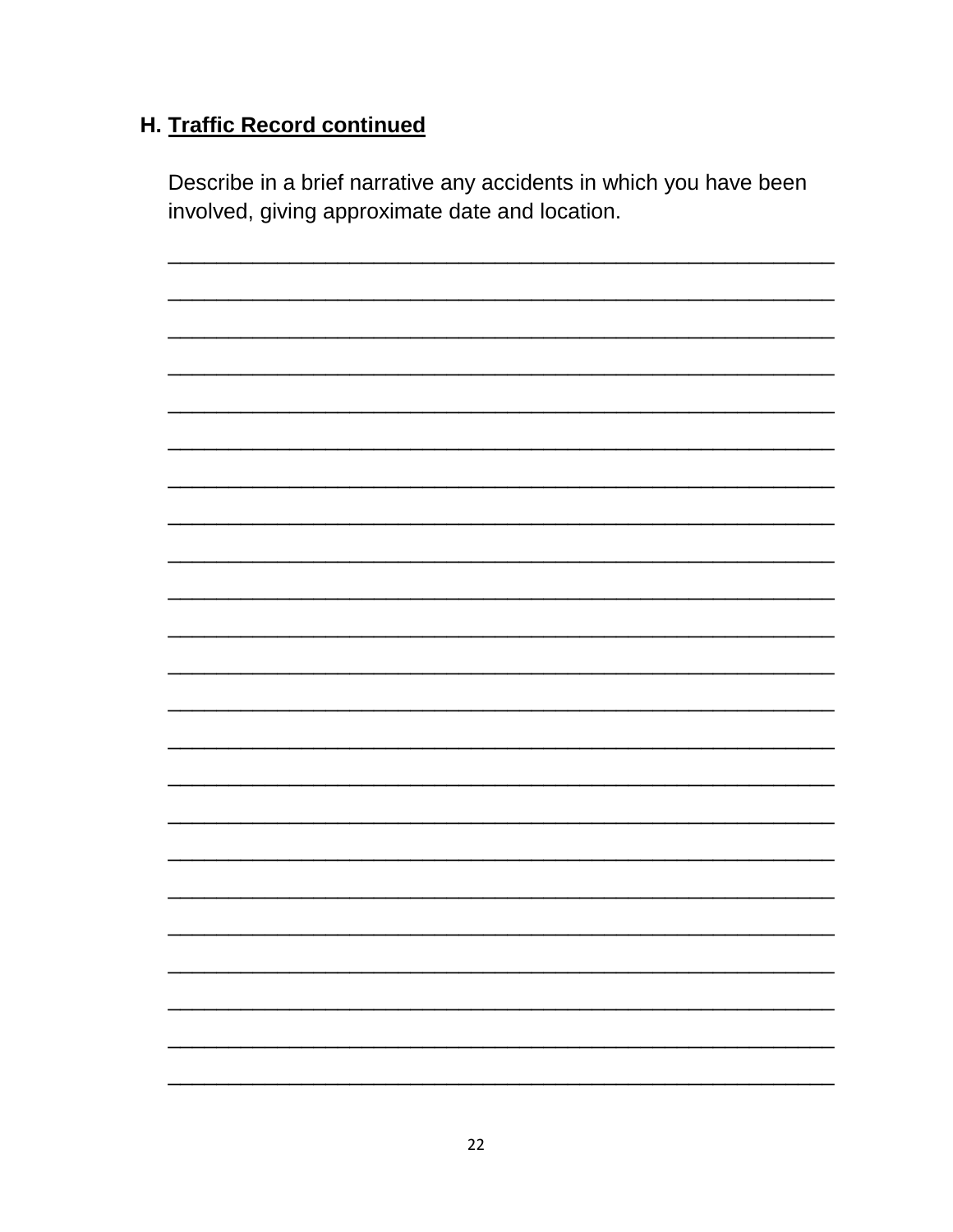## I. Marital and Family History

| [ ] single [ ] married [ ] separated [ ] divorced [ ] widowed                                                                                                                                                                  |
|--------------------------------------------------------------------------------------------------------------------------------------------------------------------------------------------------------------------------------|
|                                                                                                                                                                                                                                |
|                                                                                                                                                                                                                                |
|                                                                                                                                                                                                                                |
|                                                                                                                                                                                                                                |
|                                                                                                                                                                                                                                |
|                                                                                                                                                                                                                                |
| If engaged:                                                                                                                                                                                                                    |
|                                                                                                                                                                                                                                |
|                                                                                                                                                                                                                                |
|                                                                                                                                                                                                                                |
|                                                                                                                                                                                                                                |
| Email address: Email and The Termin and Termin and Termin and Termin and Termin and Termin and Termin and Termin and Termin and Termin and Termin and Termin and Termin and Termin and Termin and Termin and Termin and Termin |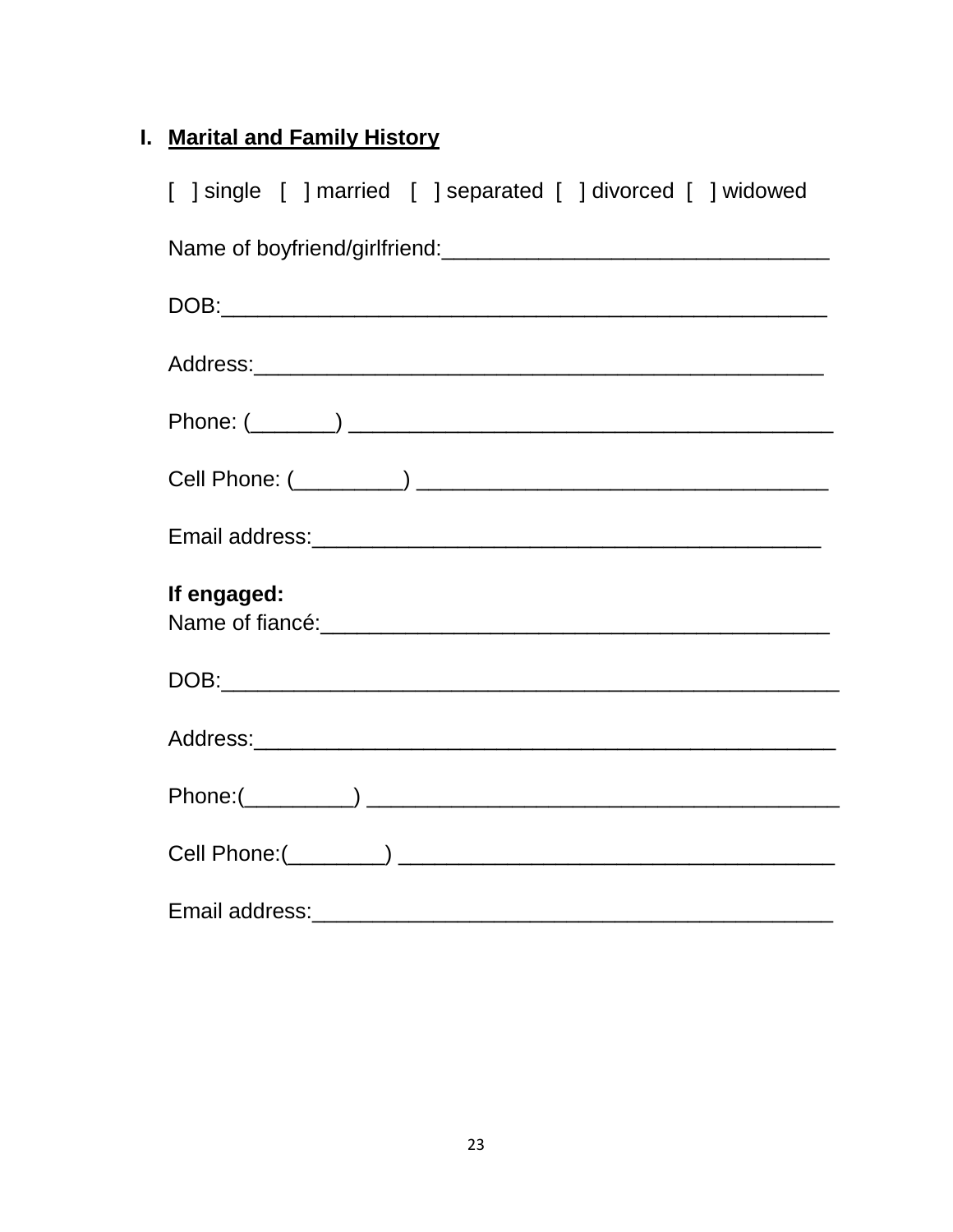| <b>If Married:</b>                                                                                                                                                                                                                                                                                     |  |  |  |  |
|--------------------------------------------------------------------------------------------------------------------------------------------------------------------------------------------------------------------------------------------------------------------------------------------------------|--|--|--|--|
|                                                                                                                                                                                                                                                                                                        |  |  |  |  |
|                                                                                                                                                                                                                                                                                                        |  |  |  |  |
|                                                                                                                                                                                                                                                                                                        |  |  |  |  |
|                                                                                                                                                                                                                                                                                                        |  |  |  |  |
|                                                                                                                                                                                                                                                                                                        |  |  |  |  |
| Date of Marriage: City and State: 2010 Marriagn Date of Marriage:                                                                                                                                                                                                                                      |  |  |  |  |
| If divorced, separated or widowed, list the following information on<br>each incident. Date of marriage, City and State, spouse's name or<br>wife's maiden name, current address and phone number of ex-<br>spouse, date of separation, divorce, or annulment and the State and<br>Court where issued. |  |  |  |  |
|                                                                                                                                                                                                                                                                                                        |  |  |  |  |
|                                                                                                                                                                                                                                                                                                        |  |  |  |  |
|                                                                                                                                                                                                                                                                                                        |  |  |  |  |
|                                                                                                                                                                                                                                                                                                        |  |  |  |  |
|                                                                                                                                                                                                                                                                                                        |  |  |  |  |
|                                                                                                                                                                                                                                                                                                        |  |  |  |  |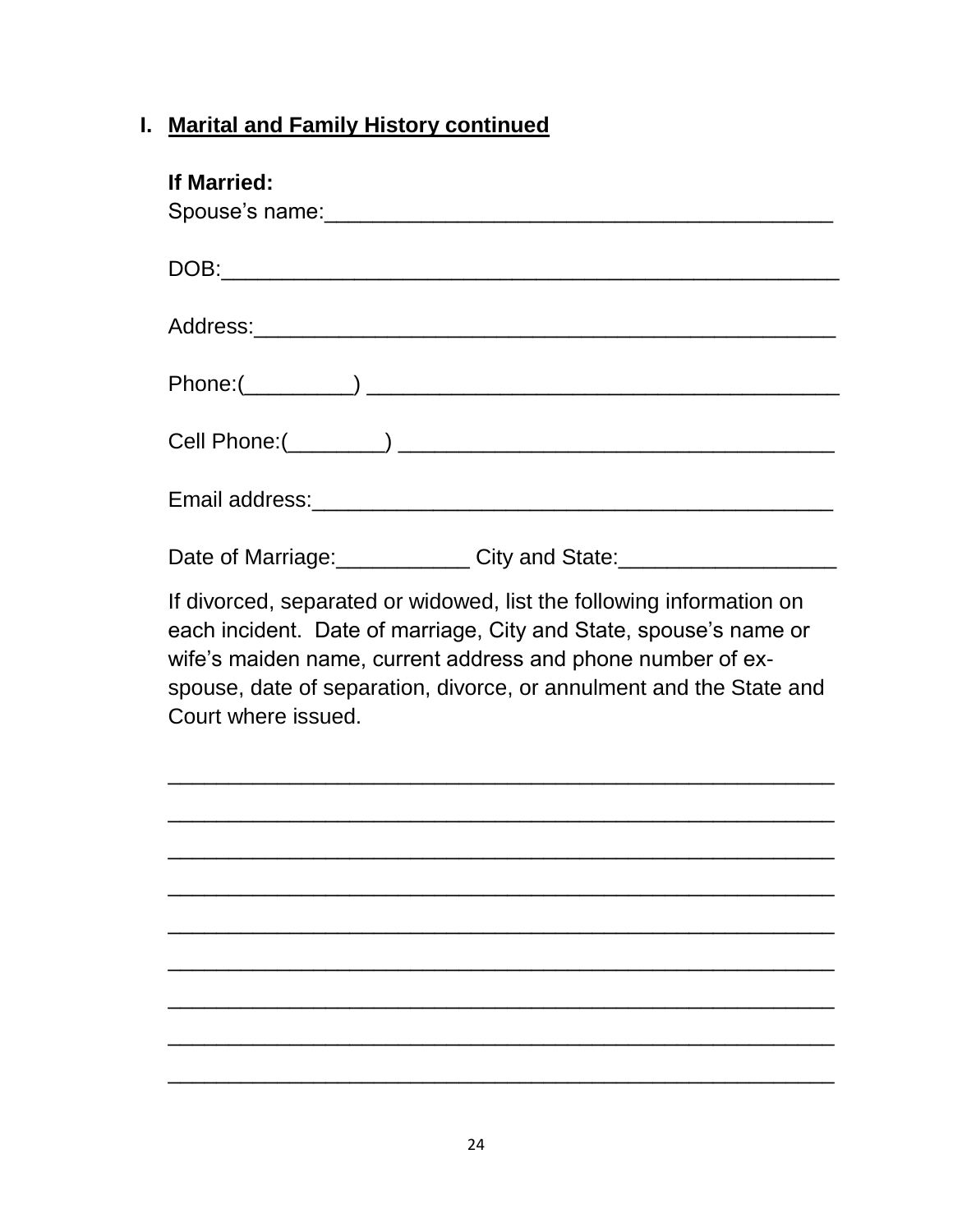List all children related to you or your spouse (natural, step-children, adopted, foster).

| <b>Name</b> | <b>Relation</b> | Date of<br><b>Birth</b> | <b>Address</b> | Supported by<br>whom |
|-------------|-----------------|-------------------------|----------------|----------------------|
|             |                 |                         |                |                      |
|             |                 |                         |                |                      |
|             |                 |                         |                |                      |
|             |                 |                         |                |                      |
|             |                 |                         |                |                      |

List all other dependents.

| Name | <b>Address</b> | Relation |
|------|----------------|----------|
|      |                |          |
|      |                |          |
|      |                |          |
|      |                |          |
|      |                |          |
|      |                |          |

List other relatives in the following order, father, mother, brothers, and sisters. If deceased, so state and cause of death.

|                                                                                                                                                                                                                               | DOB: ________________ |
|-------------------------------------------------------------------------------------------------------------------------------------------------------------------------------------------------------------------------------|-----------------------|
| Address: Analysis and the second state of the second state of the second state of the second state of the second state of the second state of the second state of the second state of the second state of the second state of | Phone #:              |
| Relationship: Network of the Relationship:                                                                                                                                                                                    |                       |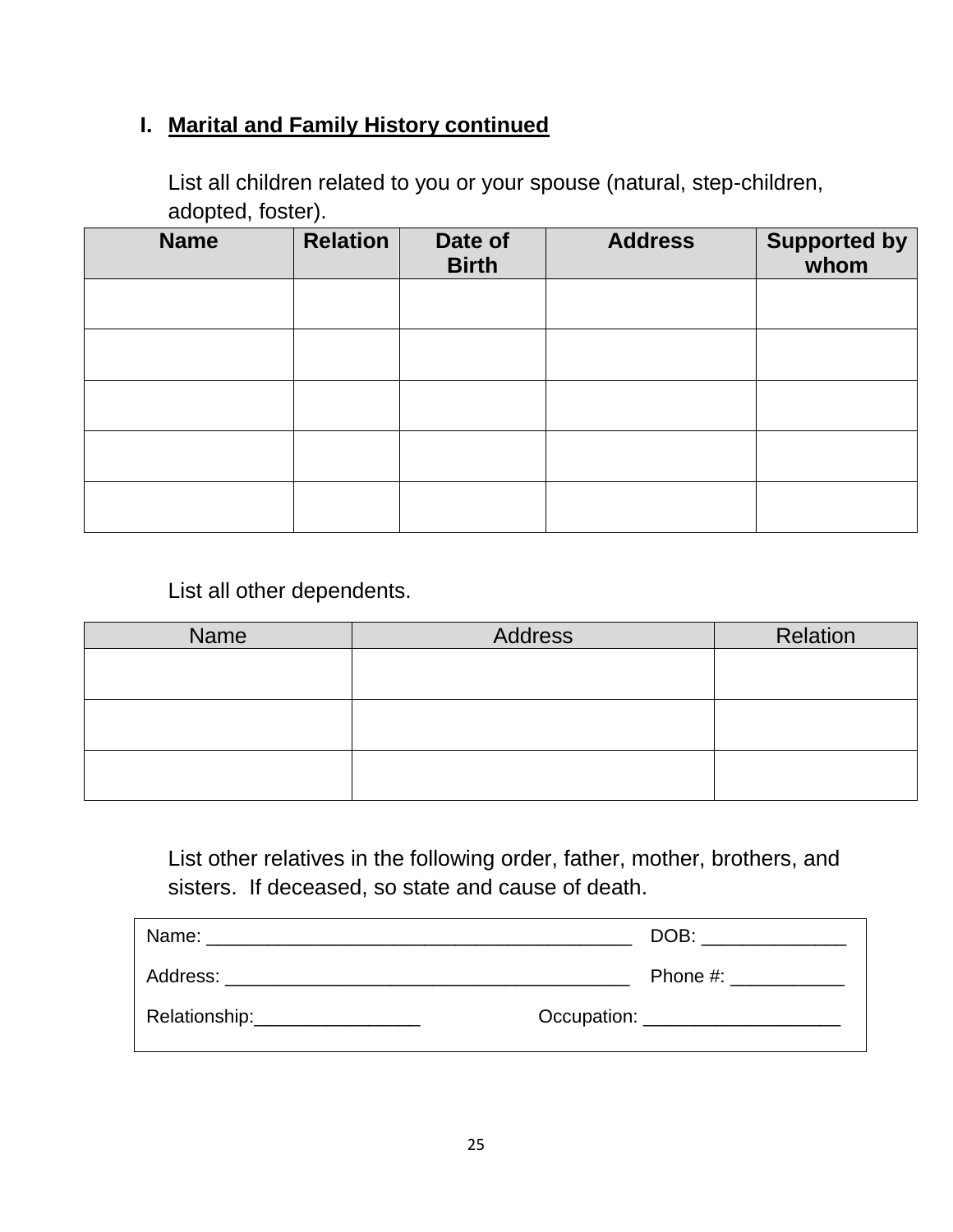|                                                                    | DOB: _______________                |
|--------------------------------------------------------------------|-------------------------------------|
|                                                                    | Phone #: ____________               |
| Relationship:_________________                                     | Occupation: _____________________   |
|                                                                    |                                     |
|                                                                    |                                     |
|                                                                    | Phone #: ____________               |
| Relationship:___________________                                   | Occupation: _____________________   |
|                                                                    |                                     |
|                                                                    |                                     |
| Relationship:__________________                                    | Occupation: ______________________  |
|                                                                    |                                     |
|                                                                    |                                     |
| Relationship:_________________                                     | Occupation: _____________________   |
|                                                                    | DOB: _____________                  |
|                                                                    | Phone #: ____________               |
| Relationship:<br><u> 1989 - Johann Barn, mars et al. (b. 1989)</u> | Occupation: _______________________ |
|                                                                    | DOB:                                |
|                                                                    | Phone #: ____________               |
| Relationship:___________________                                   | Occupation: _____________________   |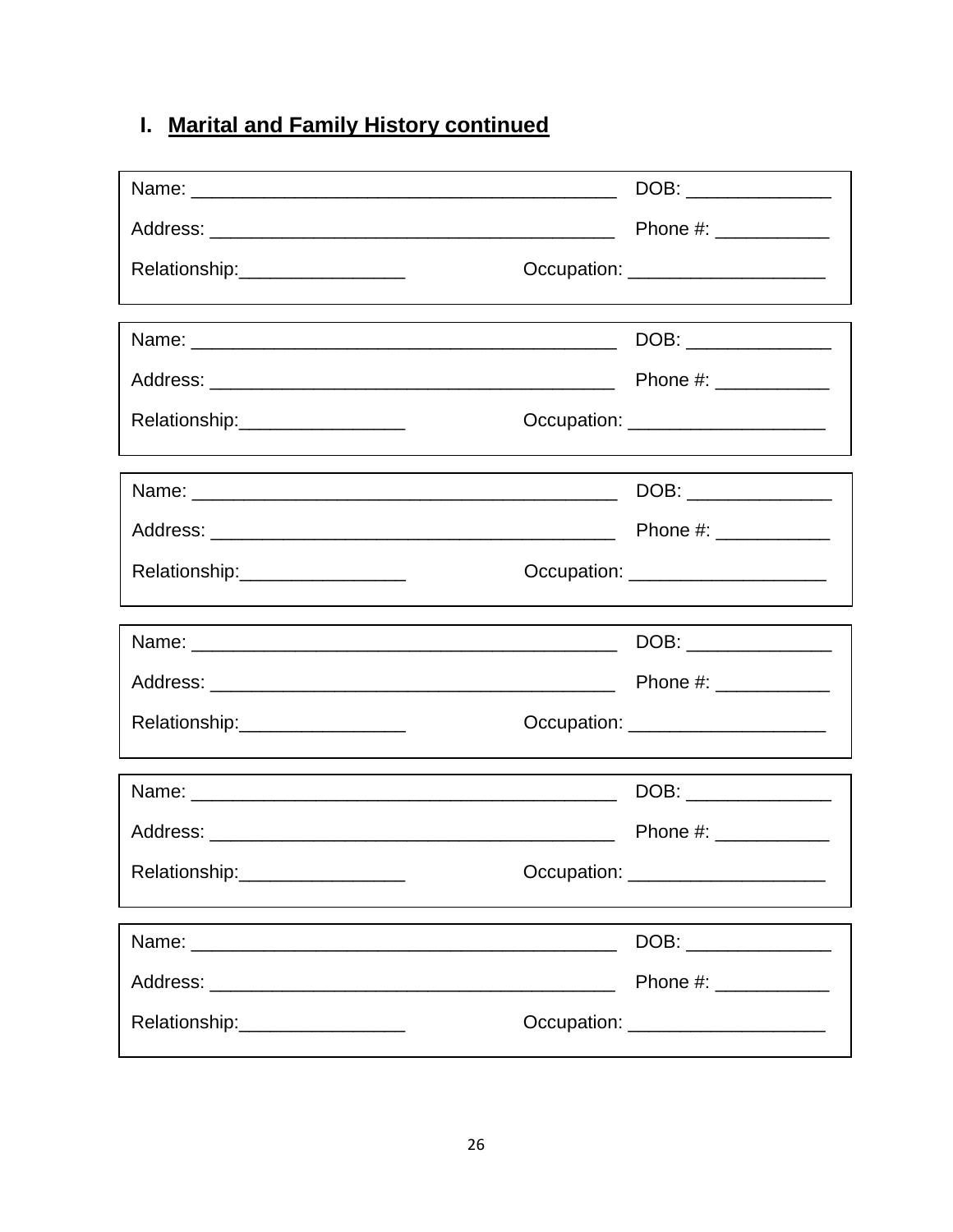List any other family members with whom you associate on a regular basis.

|                                 | DOB: ______________                         |
|---------------------------------|---------------------------------------------|
|                                 | Phone #: ____________                       |
| Relationship:__________________ | Occupation: _______________________         |
|                                 | DOB: ________________                       |
|                                 | Phone #: ___________                        |
| Relationship:__________________ | Occupation: <u>_____________________</u>    |
|                                 | DOB: ______________                         |
|                                 | Phone #: ____________                       |
| Relationship:__________________ | Occupation: ________________________        |
|                                 | DOB: _______________                        |
|                                 | Phone #: ____________                       |
| Relationship:__________________ | Occupation: _____________________           |
|                                 | DOB: ______________                         |
|                                 | Phone #: $\frac{1}{2}$ Phone #:             |
| Relationship:__________________ | Occupation: <u>________________________</u> |
|                                 | DOB: _______________                        |
|                                 | Phone #: ____________                       |
| Relationship:__________________ | Occupation: ______________________          |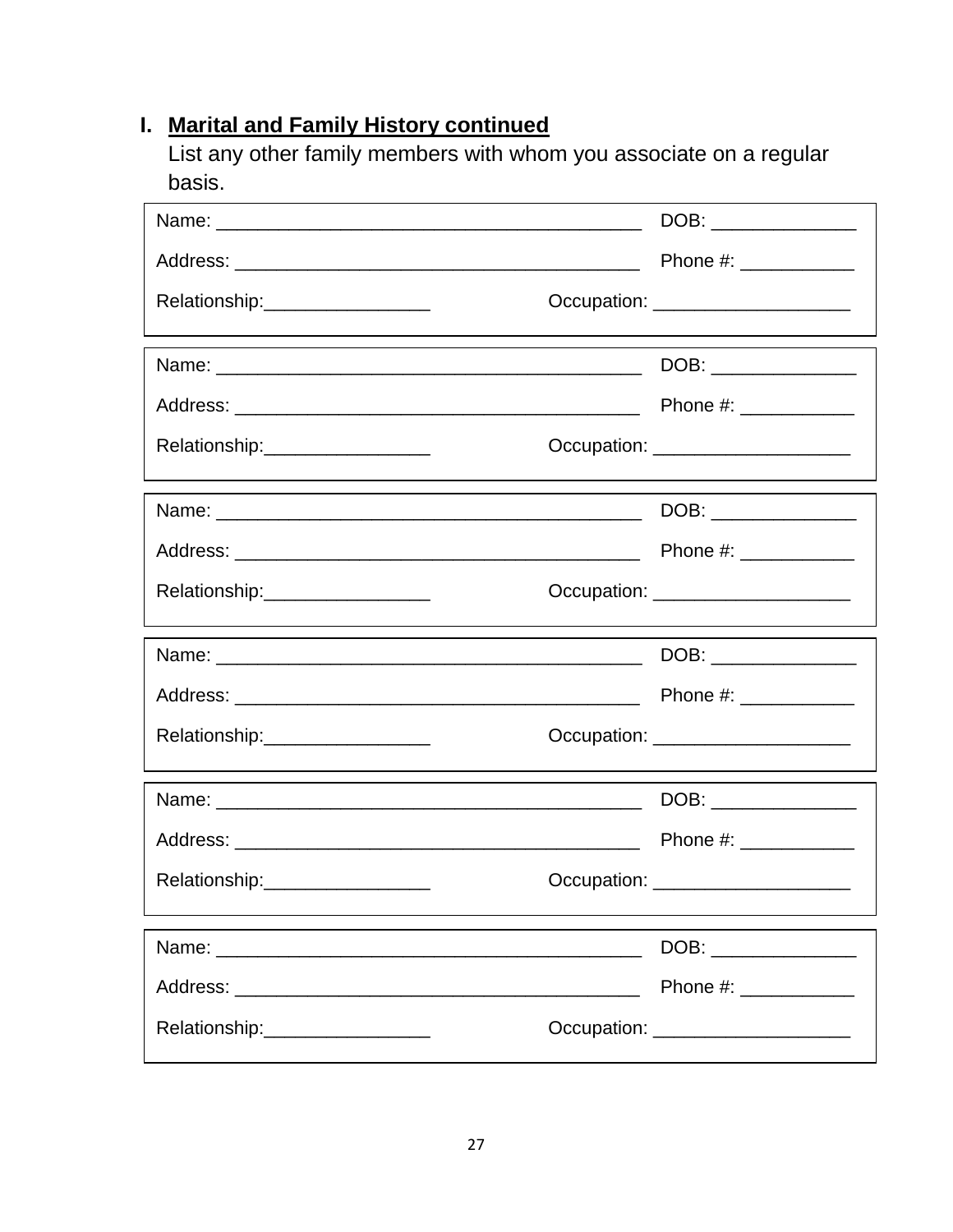### **J. Financial History**

| What is your present salary, wages or income? ___________________                                                                                                                   |
|-------------------------------------------------------------------------------------------------------------------------------------------------------------------------------------|
| Do you have income from any other source other than your principal<br>occupation (include spouse). [ ] yes [ ] no                                                                   |
|                                                                                                                                                                                     |
|                                                                                                                                                                                     |
|                                                                                                                                                                                     |
| Do you own any real estate? [ ] yes [ ] no                                                                                                                                          |
| Do you own any bonds, government or other? [ ] yes [ ] no                                                                                                                           |
| Do you own any corporate stock? [ ] yes [ ] no                                                                                                                                      |
| Do you have a bank account? [ ] yes [ ] no<br>Checking: Average Balance_____                                                                                                        |
| Name & Address of Bank                                                                                                                                                              |
| Savings: Average Balance<br><u> 1989 - Johann John Stone, mars et al. 1989 - John Stone, mars et al. 1989 - John Stone, mars et al. 1989 - John Stone</u><br>Name & Address of Bank |
| Additional bank accounts (state name of bank, type of account, bank                                                                                                                 |

\_\_\_\_\_\_\_\_\_\_\_\_\_\_\_\_\_\_\_\_\_\_\_\_\_\_\_\_\_\_\_\_\_\_\_\_\_\_\_\_\_\_\_\_\_\_\_\_\_\_\_\_\_\_\_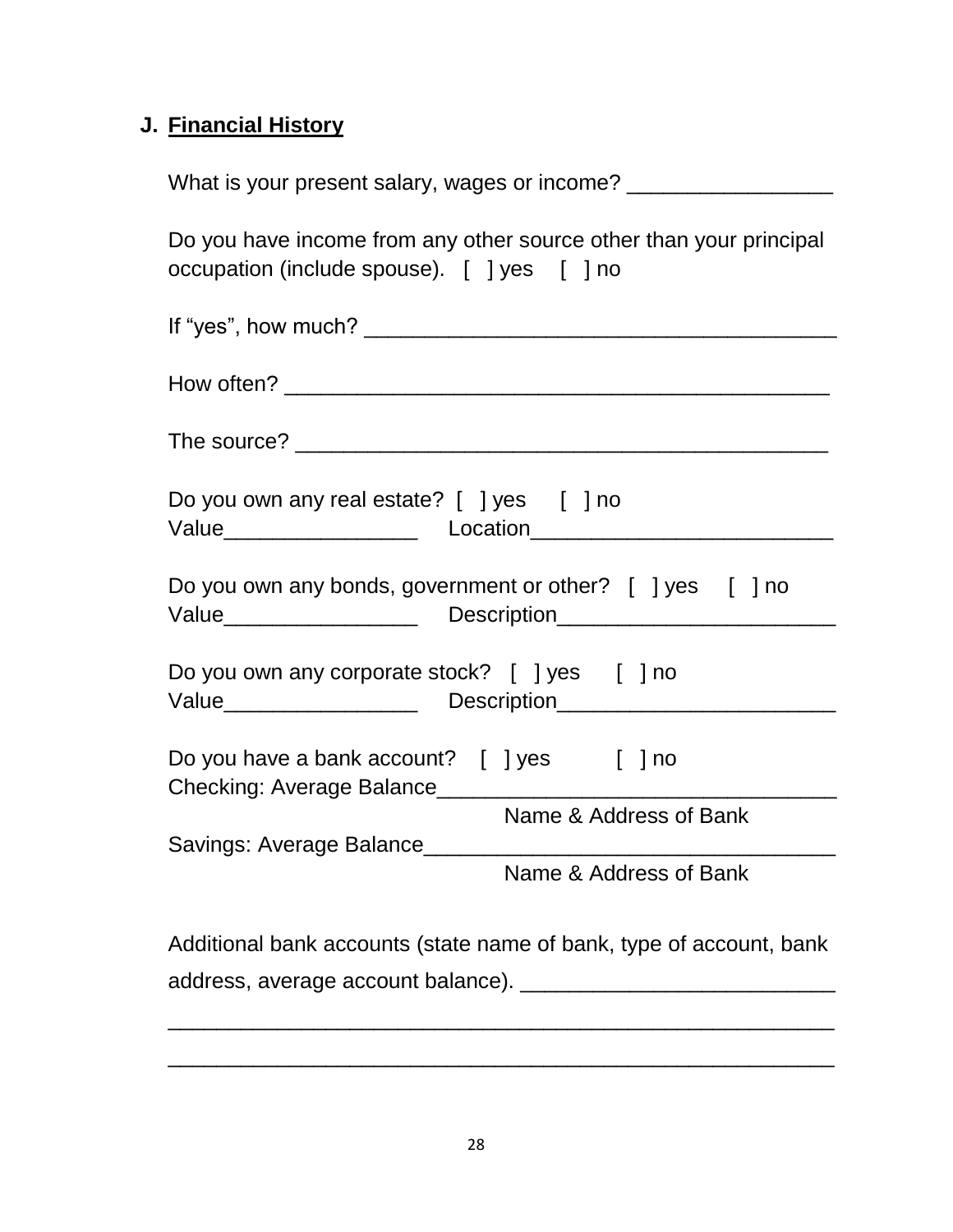| Amount Owed:                                                                     |
|----------------------------------------------------------------------------------|
| Debt Type:_____________________________Creditor: _______________________________ |
|                                                                                  |
|                                                                                  |
| Amount Owed:______________                                                       |
| Debt Type: _________________________________Creditor: __________________________ |
|                                                                                  |
|                                                                                  |
| Amount Owed:                                                                     |
| Debt Type:_______________________________Creditor: _____________________________ |
|                                                                                  |
|                                                                                  |
|                                                                                  |
| Amount Owed:______________                                                       |
| Debt Type:_____________________________Creditor: _______________________________ |
|                                                                                  |
|                                                                                  |
| Amount Owed:________________                                                     |
| Debt Type:________________________________Creditor: ____________________________ |
|                                                                                  |
|                                                                                  |
| Amount Owed:_____________                                                        |
| Debt Type: ________________________________Creditor: ___________________________ |
|                                                                                  |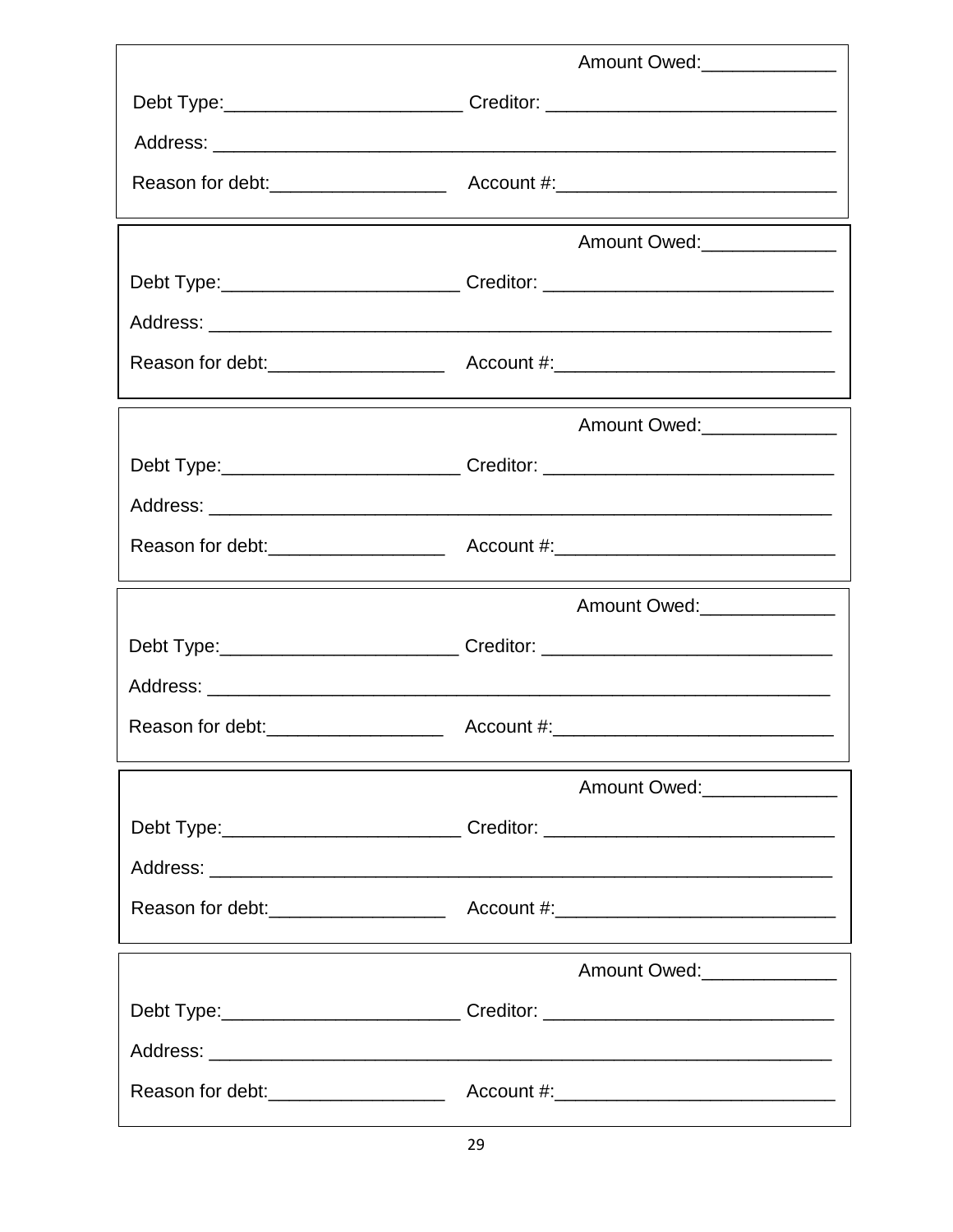| Amount Owed:______________                                                       |
|----------------------------------------------------------------------------------|
| Debt Type:______________________________Creditor: ______________________________ |
|                                                                                  |
|                                                                                  |
| Amount Owed:______________                                                       |
| Debt Type:______________________________Creditor: ______________________________ |
|                                                                                  |
|                                                                                  |
| Amount Owed:                                                                     |
| Debt Type:_________________________________Creditor: ___________________________ |
|                                                                                  |
|                                                                                  |
| Amount Owed:_______________                                                      |
| Debt Type: _____________________________Creditor: ______________________________ |
|                                                                                  |
|                                                                                  |
| Amount Owed:______________                                                       |
| Debt Type:_____________________________Creditor: _______________________________ |
|                                                                                  |
|                                                                                  |
| Amount Owed:                                                                     |
| Debt Type:______________________________Creditor: ______________________________ |
|                                                                                  |
|                                                                                  |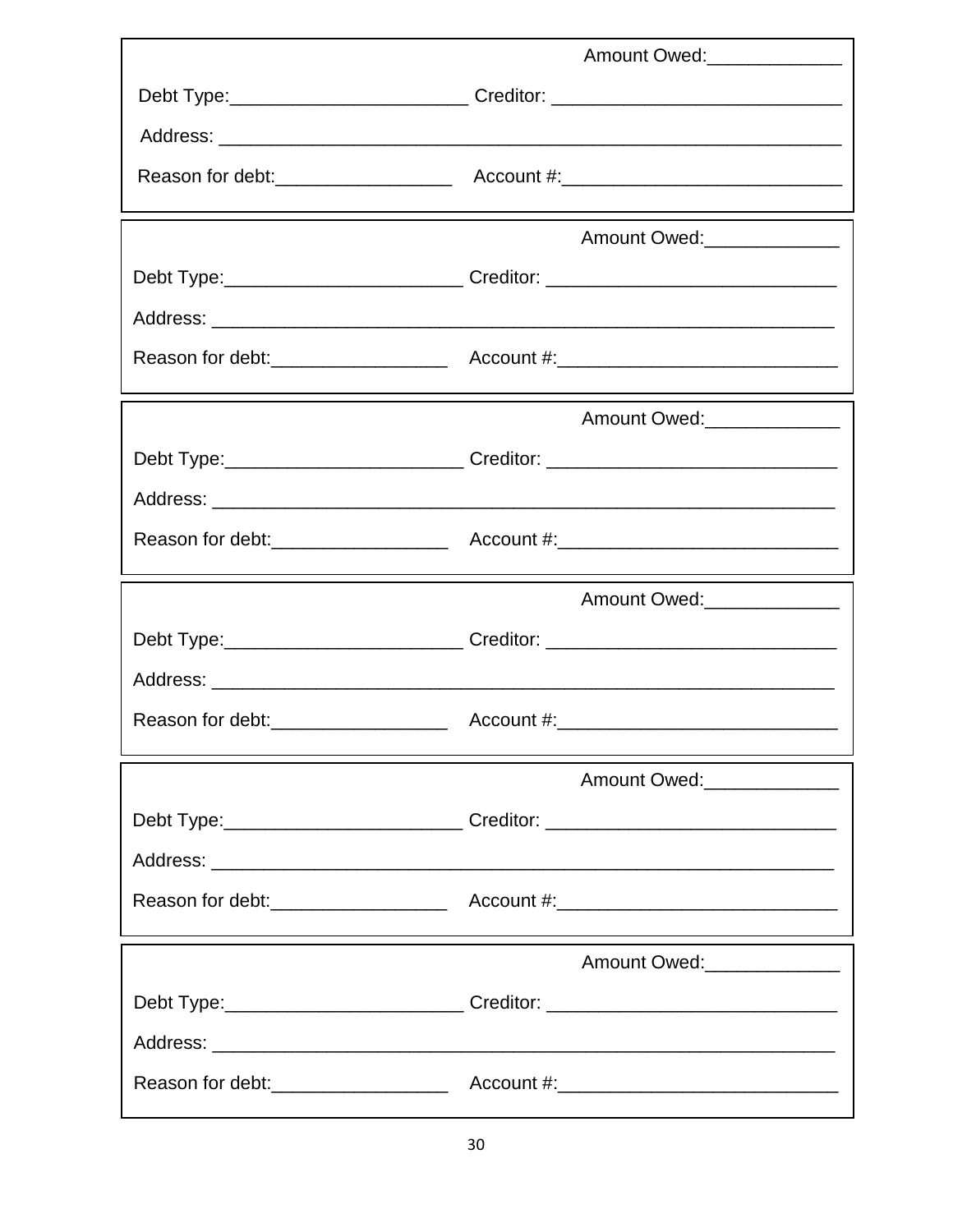| Amount Owed:______________                                                       |
|----------------------------------------------------------------------------------|
| Debt Type:___________________________________Creditor: _________________________ |
|                                                                                  |
|                                                                                  |
| Amount Owed:______________                                                       |
| Debt Type:______________________________Creditor: ______________________________ |
|                                                                                  |
|                                                                                  |
| Amount Owed:_______________                                                      |
| Debt Type:_______________________________Creditor: _____________________________ |
|                                                                                  |
|                                                                                  |
| Amount Owed:______________                                                       |
| Debt Type:_____________________________Creditor: _______________________________ |
|                                                                                  |
|                                                                                  |
| Amount Owed:________________                                                     |
| Debt Type:______________________________Creditor: ______________________________ |
|                                                                                  |
|                                                                                  |
| Amount Owed: ______________                                                      |
| Debt Type:______________________________Creditor: ______________________________ |
|                                                                                  |
|                                                                                  |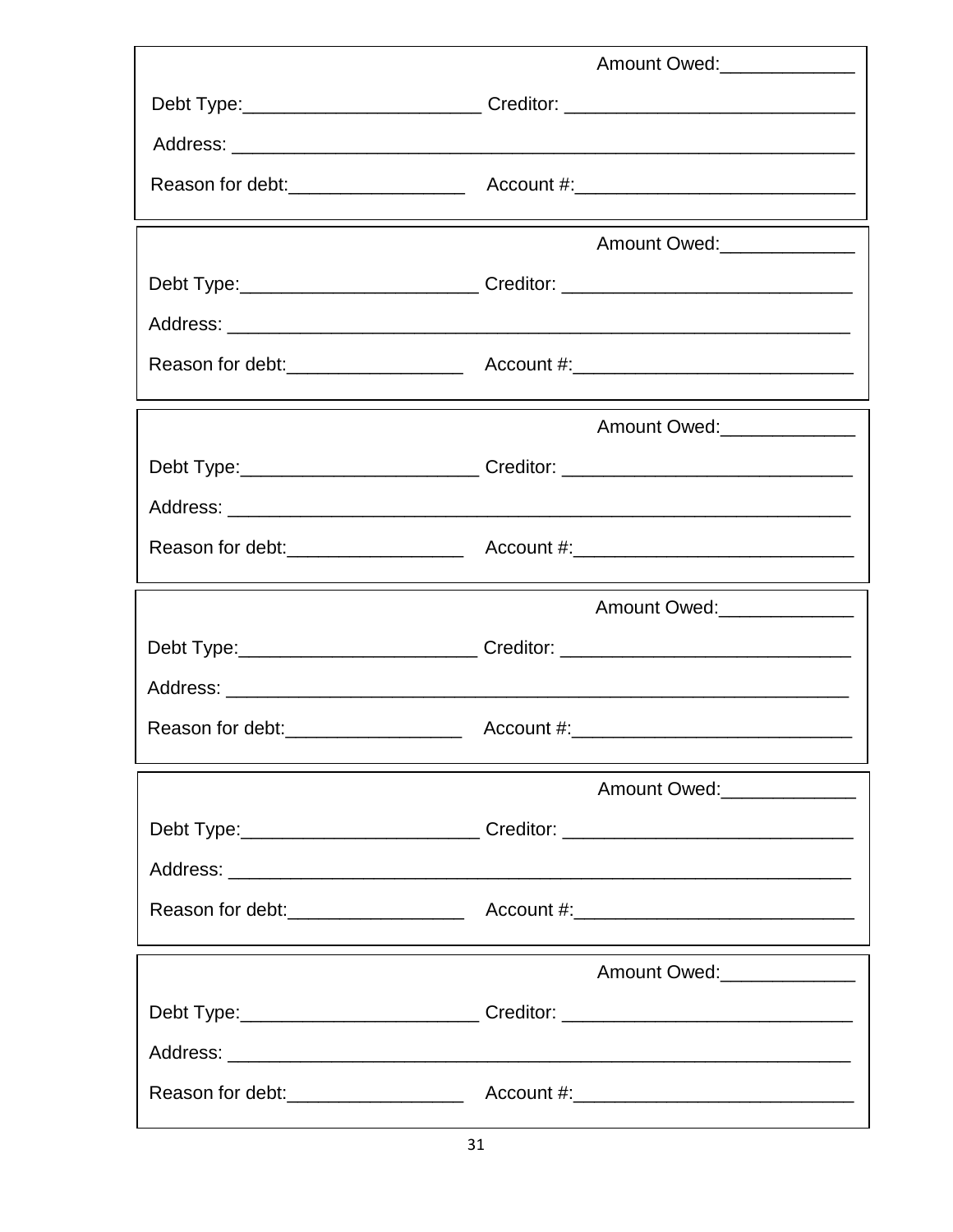## **K. References**

List four persons, within the last ten years of your age, that know you well enough to provide current information about you. DO NOT list relatives or present/past supervisors or employers.

| Occupation: Communication of Manuscriptic Vears Known: |  |
|--------------------------------------------------------|--|
|                                                        |  |
|                                                        |  |
|                                                        |  |
|                                                        |  |
|                                                        |  |
|                                                        |  |
|                                                        |  |
|                                                        |  |
|                                                        |  |
|                                                        |  |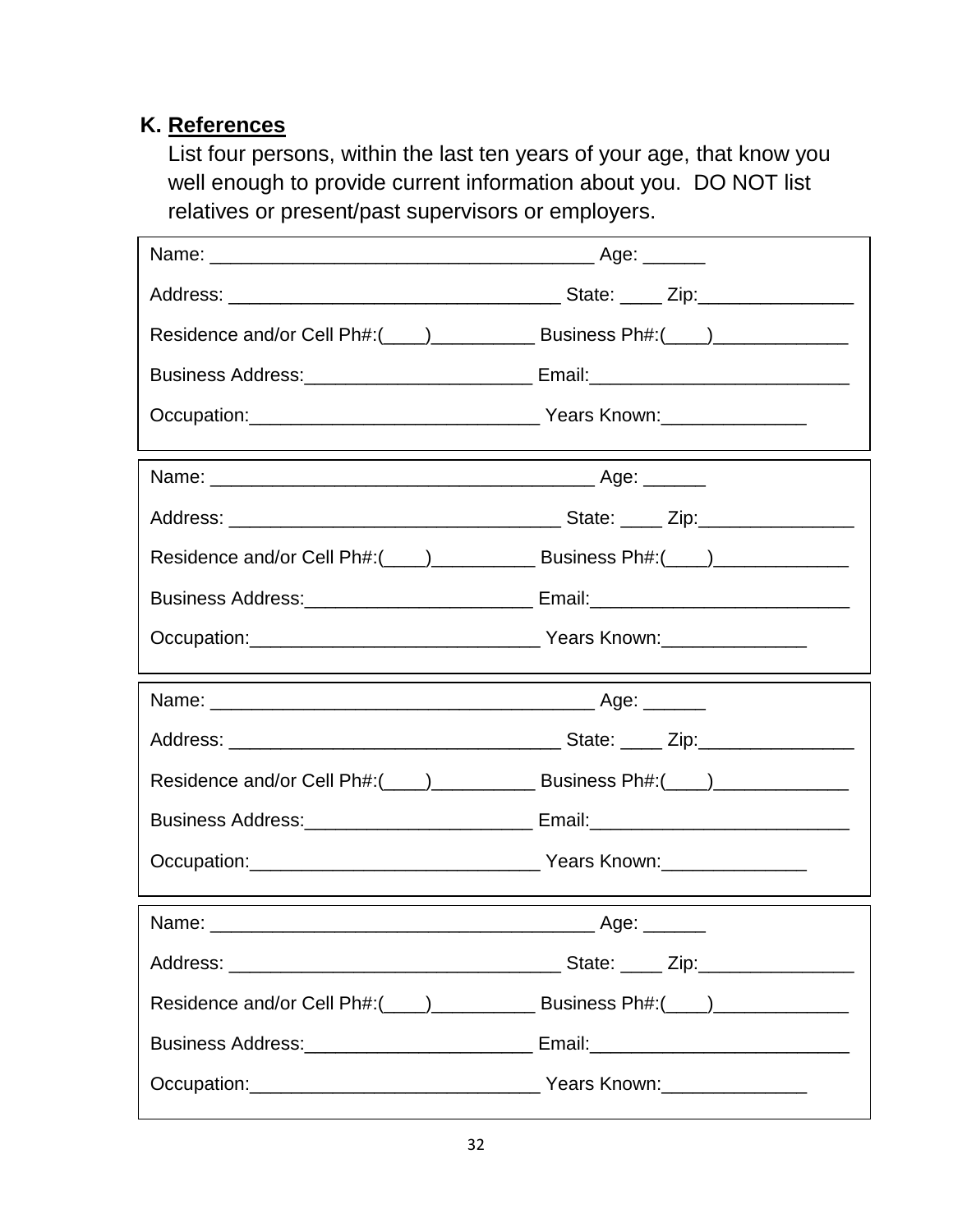# L. Memberships in Organizations

|                 | Name/Address/Type of Organization                                                |
|-----------------|----------------------------------------------------------------------------------|
|                 |                                                                                  |
|                 | Name/Address/Type of Organization                                                |
|                 | ,我们也不会有什么。""我们的人,我们也不会有什么?""我们的人,我们也不会有什么?""我们的人,我们也不会有什么?""我们的人,我们也不会有什么?""我们的人 |
|                 | Name/Address/Type of Organization                                                |
|                 |                                                                                  |
|                 | Name/Address/Type of Organization                                                |
|                 |                                                                                  |
| Special Awards: |                                                                                  |
|                 |                                                                                  |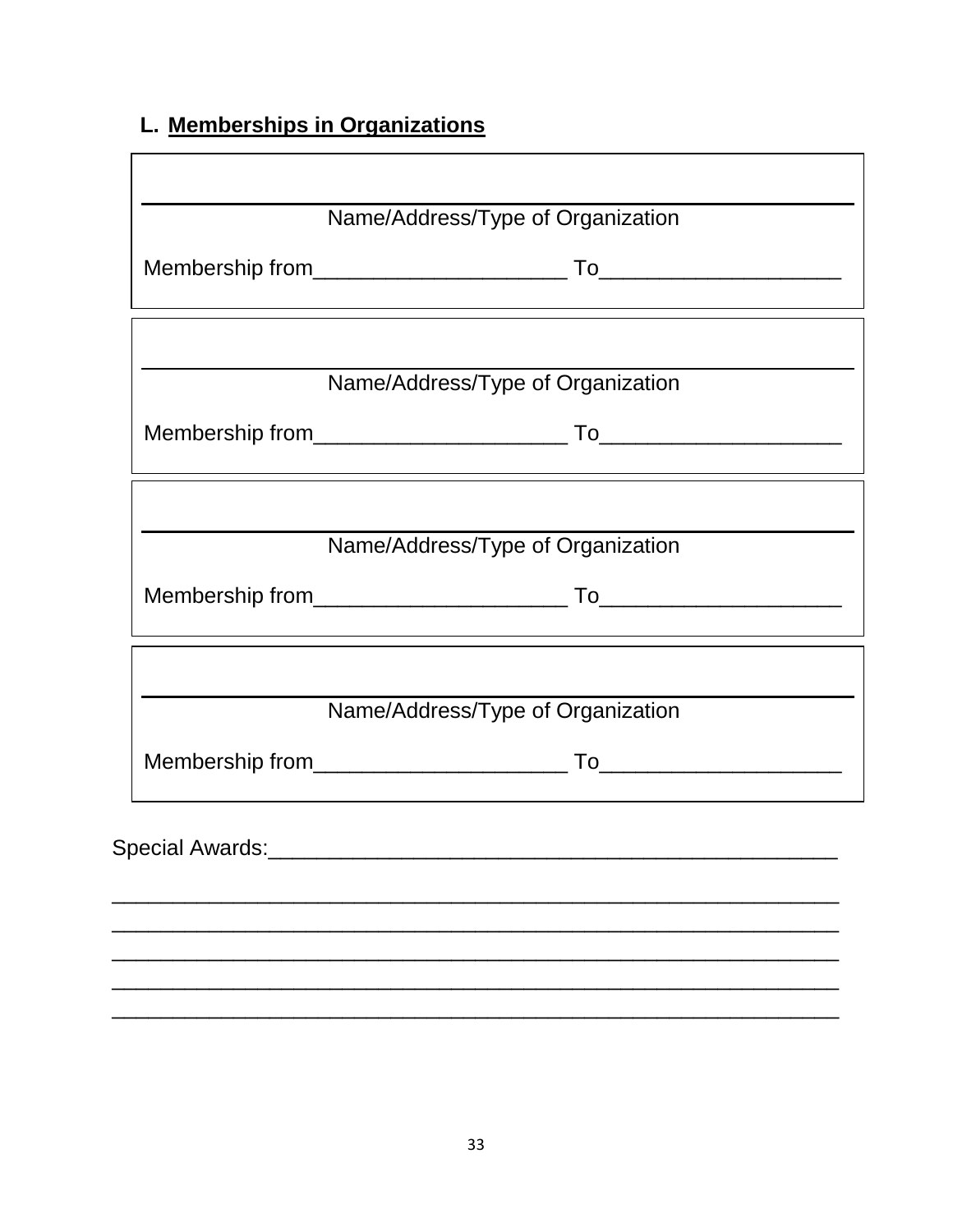### **M. Personal Declarations**

Have you ever violated ANY law by using any drug? 

| If yes, show the following information on each incluent. |                                                                                                                                                                      |  |  |  |
|----------------------------------------------------------|----------------------------------------------------------------------------------------------------------------------------------------------------------------------|--|--|--|
|                                                          |                                                                                                                                                                      |  |  |  |
|                                                          | Last time used: _____________________________Number of time used: _______________                                                                                    |  |  |  |
|                                                          |                                                                                                                                                                      |  |  |  |
|                                                          |                                                                                                                                                                      |  |  |  |
|                                                          |                                                                                                                                                                      |  |  |  |
| Name of Drug: _____________________                      | 1 <sup>st</sup> time used:__________________________                                                                                                                 |  |  |  |
|                                                          | Last time used:_______________________Number of time used:______________________                                                                                     |  |  |  |
|                                                          |                                                                                                                                                                      |  |  |  |
|                                                          |                                                                                                                                                                      |  |  |  |
|                                                          |                                                                                                                                                                      |  |  |  |
| Name of Drug: ______________________                     | 1 <sup>st</sup> time used: ___________________________                                                                                                               |  |  |  |
|                                                          | Last time used:___________________________Number of time used:__________________                                                                                     |  |  |  |
|                                                          |                                                                                                                                                                      |  |  |  |
|                                                          | ,我们就会在这里的人,我们就会在这里的人,我们就会在这里的人,我们就会在这里,我们就会在这里的人,我们就会在这里的人,我们就会在这里的人,我们就会在这里的人,我<br>第251章 我们的人,我们就会在这里的人,我们就会在这里的人,我们就会在这里的人,我们就会在这里的人,我们就会在这里的人,我们就会在这里的人,我们就会在这里,我 |  |  |  |
|                                                          |                                                                                                                                                                      |  |  |  |
| Name of Drug: _____________________                      | 1 <sup>st</sup> time used: _____________________________                                                                                                             |  |  |  |
|                                                          | Last time used:_________________________Number of time used:____________________                                                                                     |  |  |  |
| Circumstances:                                           |                                                                                                                                                                      |  |  |  |
|                                                          |                                                                                                                                                                      |  |  |  |
|                                                          |                                                                                                                                                                      |  |  |  |
|                                                          |                                                                                                                                                                      |  |  |  |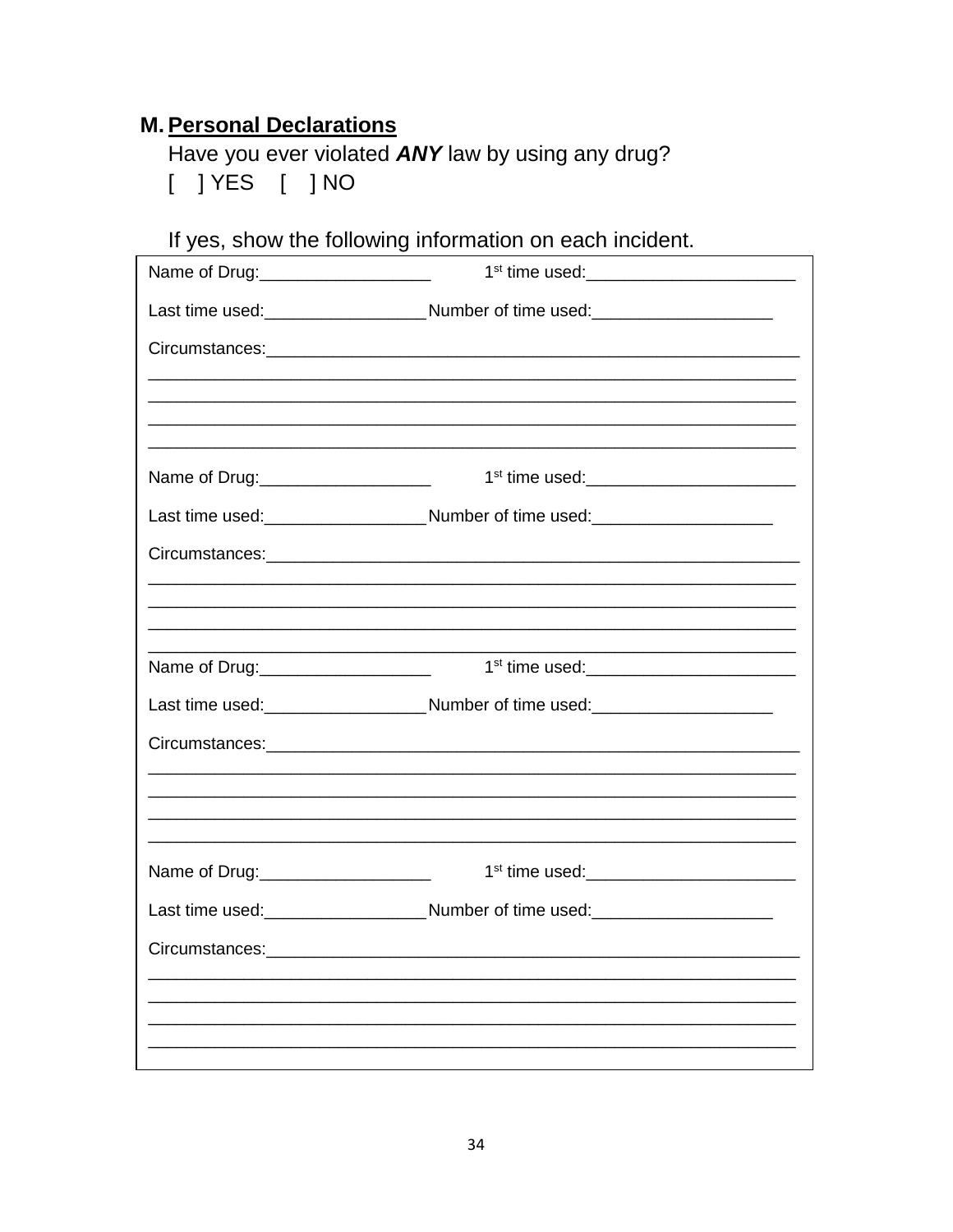| Have you ever violated state law by using any drug <b>NOT</b> prescribed |  |                                           |  |
|--------------------------------------------------------------------------|--|-------------------------------------------|--|
| by your physician? [ ] YES                                               |  | $\begin{bmatrix} 1 & 1 & 1 \end{bmatrix}$ |  |

If yes, show the following information on each incident.

| Name of Drug: ____________________   |                                                                                  |  |
|--------------------------------------|----------------------------------------------------------------------------------|--|
|                                      | Last time used:_______________________Number of time used:______________________ |  |
|                                      |                                                                                  |  |
|                                      |                                                                                  |  |
|                                      |                                                                                  |  |
| Name of Drug: ______________________ |                                                                                  |  |
|                                      | Last time used:________________________Number of time used:_____________________ |  |
|                                      |                                                                                  |  |
|                                      |                                                                                  |  |
|                                      |                                                                                  |  |
| Name of Drug: ______________________ |                                                                                  |  |
|                                      | Last time used:________________________Number of time used:_____________________ |  |
|                                      |                                                                                  |  |
|                                      |                                                                                  |  |
|                                      |                                                                                  |  |
| Name of Drug: _____________________  |                                                                                  |  |
|                                      | Last time used:___________________________Number of time used:__________________ |  |
|                                      |                                                                                  |  |
|                                      |                                                                                  |  |
|                                      |                                                                                  |  |
|                                      |                                                                                  |  |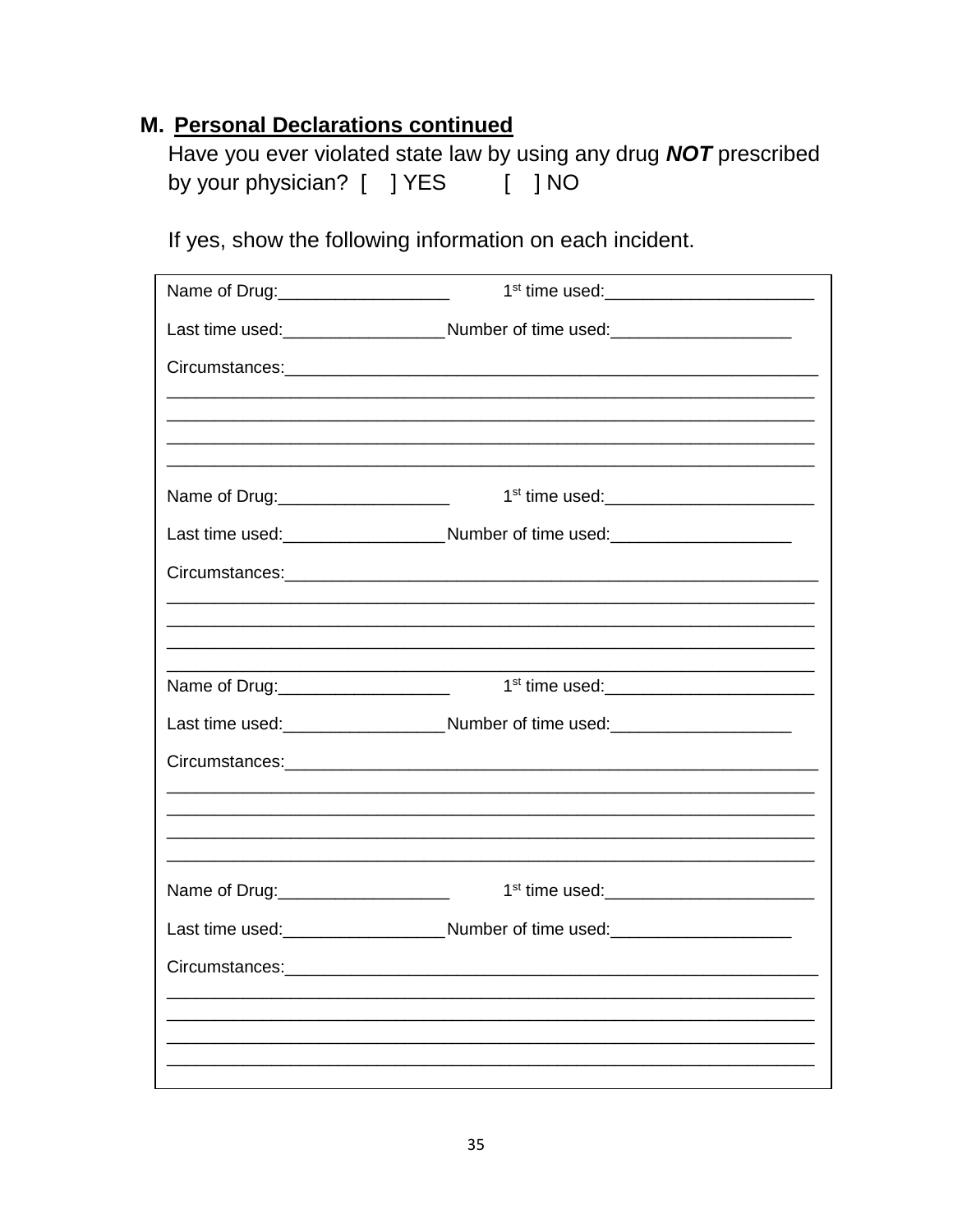|                                      | Last time used:____________________________Number of time used:_________________ |
|--------------------------------------|----------------------------------------------------------------------------------|
|                                      |                                                                                  |
|                                      |                                                                                  |
|                                      |                                                                                  |
| Name of Drug: _____________________  | 1 <sup>st</sup> time used:______________________________                         |
|                                      | Last time used:___________________________Number of time used:__________________ |
|                                      |                                                                                  |
|                                      |                                                                                  |
|                                      |                                                                                  |
| Name of Drug: ______________________ |                                                                                  |
|                                      | Last time used:________________________Number of time used:_____________________ |
|                                      |                                                                                  |
|                                      |                                                                                  |
|                                      |                                                                                  |
| Name of Drug: 1990-1000-2000         |                                                                                  |
|                                      | Last time used:_________________________Number of time used:____________________ |
|                                      |                                                                                  |
|                                      |                                                                                  |
|                                      |                                                                                  |
|                                      |                                                                                  |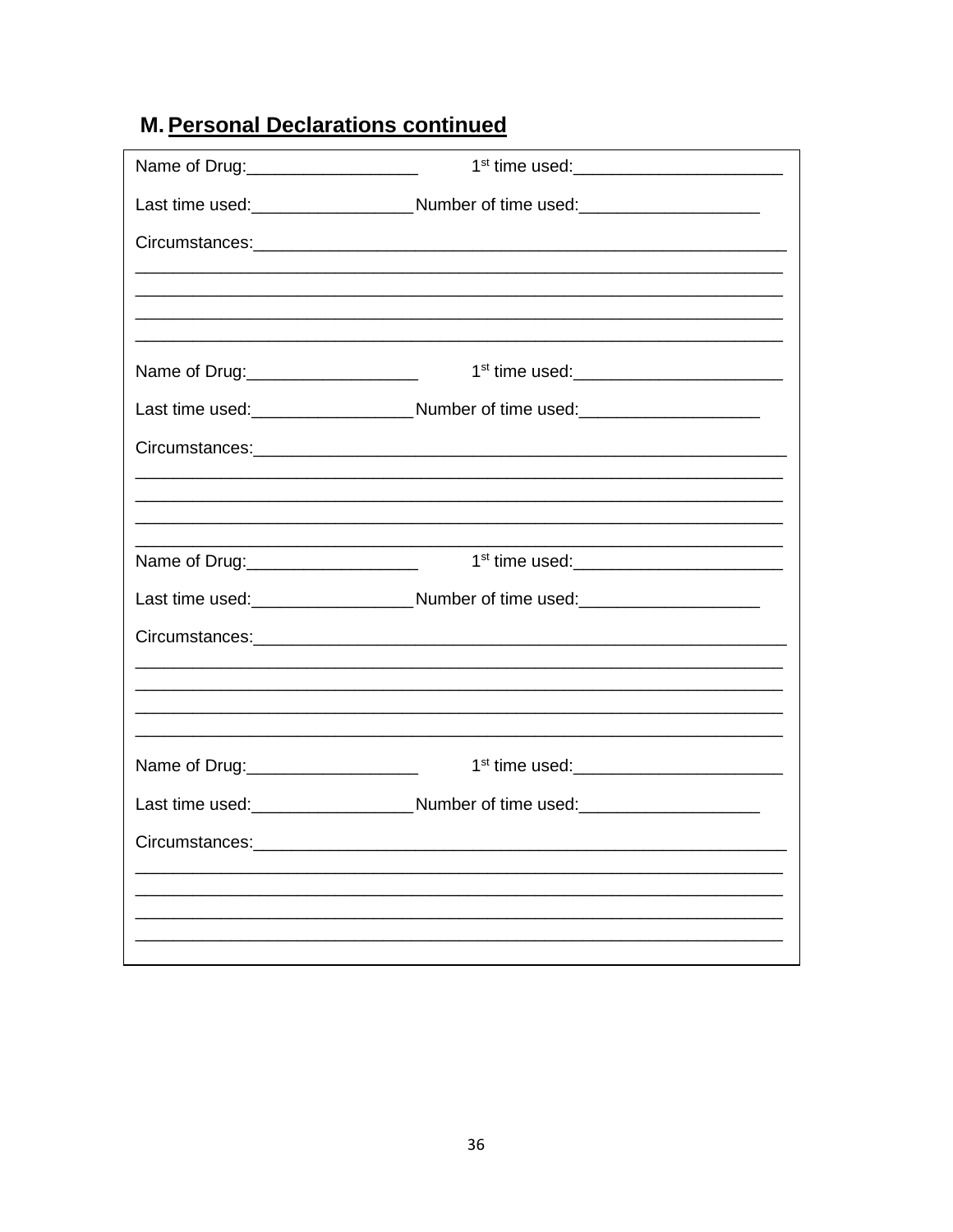|                                |  | Have you ever used any prescription drug not prescribed to you by |
|--------------------------------|--|-------------------------------------------------------------------|
| your physician? [ ] YES [ ] NO |  |                                                                   |

| Name of Drug:_____________________   |                                                                                  |
|--------------------------------------|----------------------------------------------------------------------------------|
|                                      | Last time used:__________________________Number of time used:___________________ |
|                                      |                                                                                  |
|                                      |                                                                                  |
|                                      |                                                                                  |
| Name of Drug: ______________________ |                                                                                  |
|                                      | Last time used:___________________________Number of time used:__________________ |
|                                      |                                                                                  |
|                                      |                                                                                  |
|                                      |                                                                                  |
| Name of Drug: ______________________ |                                                                                  |
|                                      | Last time used:____________________________Number of time used:_________________ |
|                                      |                                                                                  |
|                                      |                                                                                  |
|                                      |                                                                                  |
| Name of Drug: _____________________  |                                                                                  |
|                                      | Last time used:___________________________Number of time used:__________________ |
|                                      |                                                                                  |
|                                      |                                                                                  |
|                                      |                                                                                  |
|                                      |                                                                                  |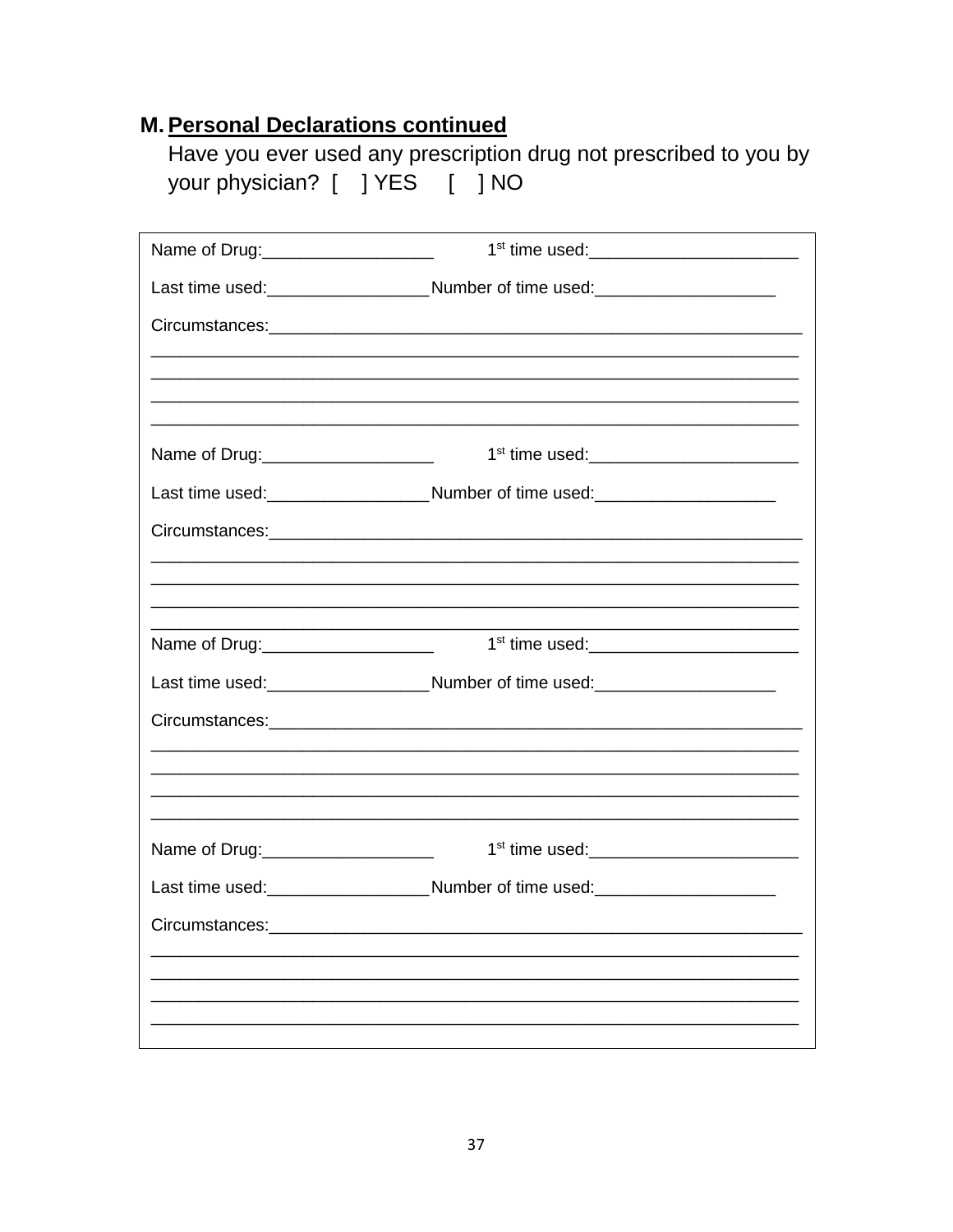Have you ever sold or furnished narcotics to anyone? [ ] YES [ ] NO

If it became necessary, could you defend yourself or another person even if it meant taking a human life in the performance of your duties? Be sure to consider any religious or other beliefs that would prevent you from doing so.

\_\_\_\_\_\_\_\_\_\_\_\_\_\_\_\_\_\_\_\_\_\_\_\_\_\_\_\_\_\_\_\_\_\_\_\_\_\_\_\_\_\_\_\_\_\_\_\_\_\_\_\_\_\_\_

\_\_\_\_\_\_\_\_\_\_\_\_\_\_\_\_\_\_\_\_\_\_\_\_\_\_\_\_\_\_\_\_\_\_\_\_\_\_\_\_\_\_\_\_\_\_\_\_\_\_\_\_\_\_\_

\_\_\_\_\_\_\_\_\_\_\_\_\_\_\_\_\_\_\_\_\_\_\_\_\_\_\_\_\_\_\_\_\_\_\_\_\_\_\_\_\_\_\_\_\_\_\_\_\_\_\_\_\_\_\_

\_\_\_\_\_\_\_\_\_\_\_\_\_\_\_\_\_\_\_\_\_\_\_\_\_\_\_\_\_\_\_\_\_\_\_\_\_\_\_\_\_\_\_\_\_\_\_\_\_\_\_\_\_\_\_

[ ] YES [ ] NO

If no, please explain:\_\_\_\_\_\_\_\_\_\_\_\_\_\_\_\_\_\_\_\_\_\_\_\_\_\_\_\_\_\_\_\_\_\_\_\_\_\_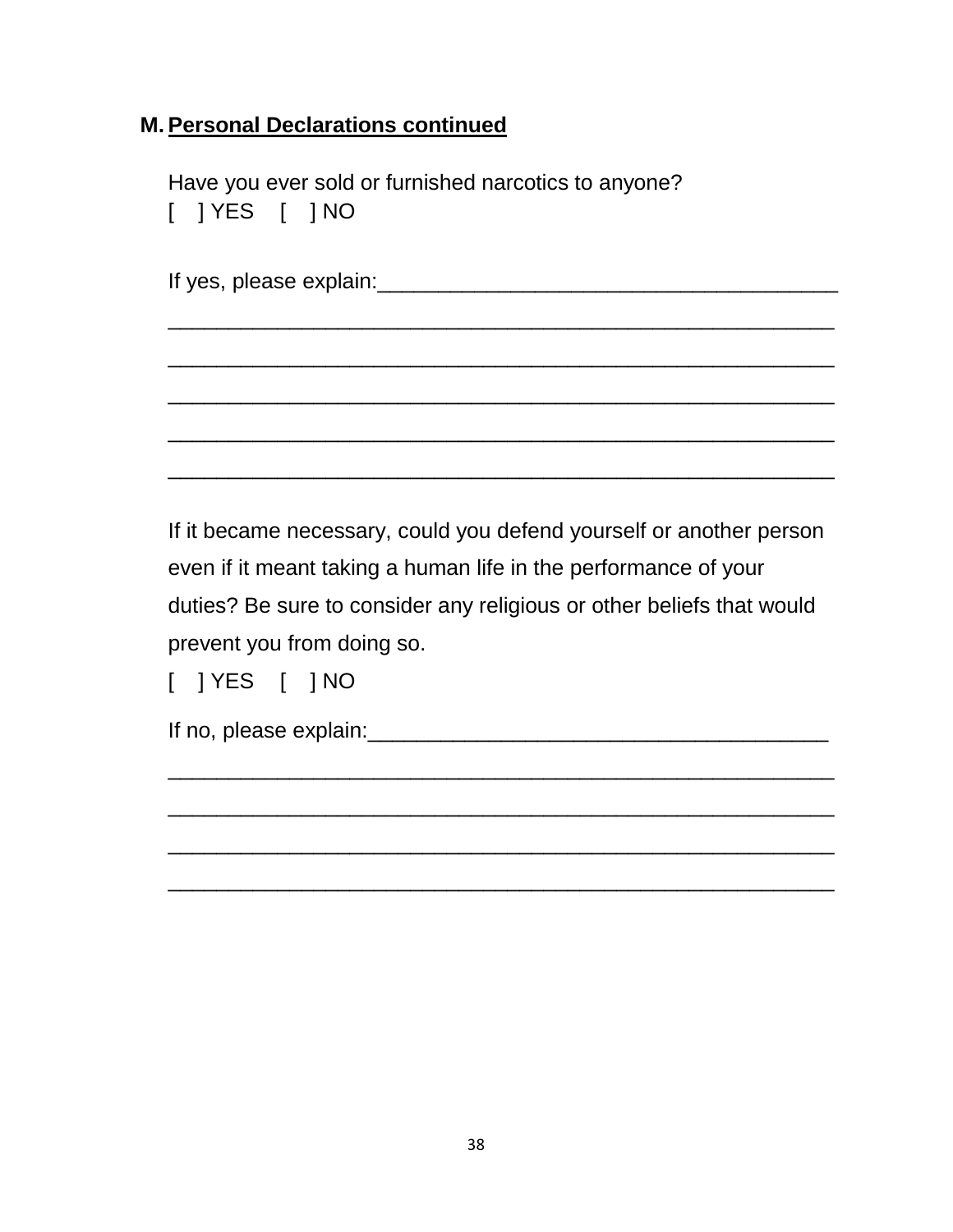Do you have any religious beliefs or other beliefs which would prevent you from fully performing your duties as a police officer working weekends, evenings, nights, or holidays?

|  | 1 YES |  | 1 NO |
|--|-------|--|------|
|--|-------|--|------|

| If yes, please explain |  |
|------------------------|--|
|                        |  |

\_\_\_\_\_\_\_\_\_\_\_\_\_\_\_\_\_\_\_\_\_\_\_\_\_\_\_\_\_\_\_\_\_\_\_\_\_\_\_\_\_\_\_\_\_\_\_\_\_\_\_\_\_\_\_

\_\_\_\_\_\_\_\_\_\_\_\_\_\_\_\_\_\_\_\_\_\_\_\_\_\_\_\_\_\_\_\_\_\_\_\_\_\_\_\_\_\_\_\_\_\_\_\_\_\_\_\_\_\_\_

\_\_\_\_\_\_\_\_\_\_\_\_\_\_\_\_\_\_\_\_\_\_\_\_\_\_\_\_\_\_\_\_\_\_\_\_\_\_\_\_\_\_\_\_\_\_\_\_\_\_\_\_\_\_\_

Have you ever made application with this or ANY other law enforcement agency? [ ] YES [ ] NO

If yes, give the following information.

| <b>AGENCY</b>           | MONTH/YEAR | <b>STATUS OF APPLICATION</b> |
|-------------------------|------------|------------------------------|
|                         |            |                              |
| <b>REJECTION REASON</b> |            |                              |
|                         |            |                              |
|                         |            |                              |
|                         |            |                              |
|                         |            |                              |
| <b>AGENCY</b>           | MONTH/YEAR | <b>STATUS OF APPLICATION</b> |

| <b>REJECTION REASON</b> |  |  |
|-------------------------|--|--|
|                         |  |  |
|                         |  |  |
|                         |  |  |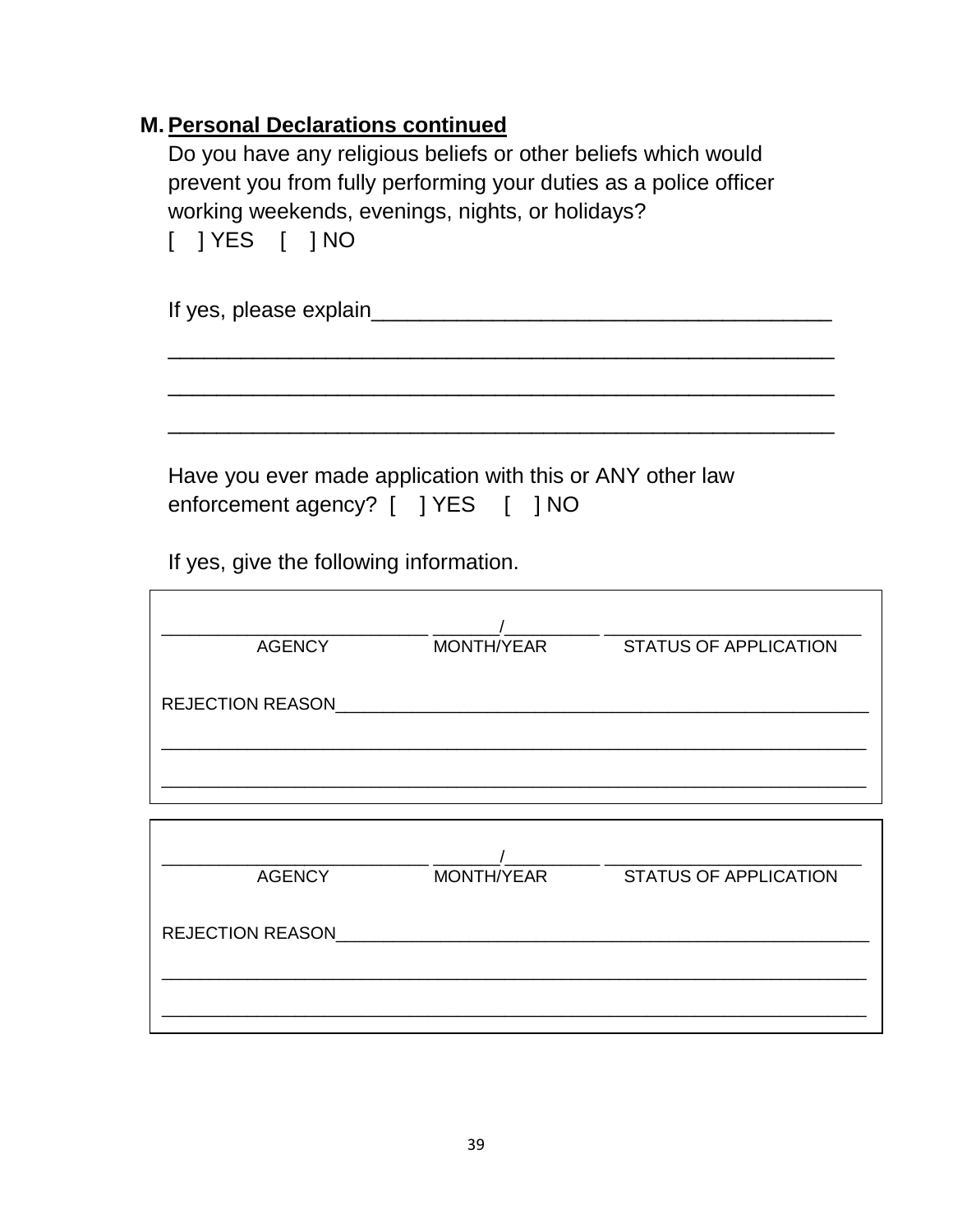| AGENCY                  |            |                       |
|-------------------------|------------|-----------------------|
| <b>REJECTION REASON</b> |            |                       |
|                         |            |                       |
| <b>AGENCY</b>           | MONTH/YEAR | STATUS OF APPLICATION |
|                         |            |                       |
|                         |            |                       |
| <b>AGENCY</b>           |            |                       |
|                         |            |                       |
|                         |            |                       |
|                         |            |                       |
| <b>AGENCY</b>           | MONTH/YEAR | STATUS OF APPLICATION |
|                         |            |                       |
|                         |            |                       |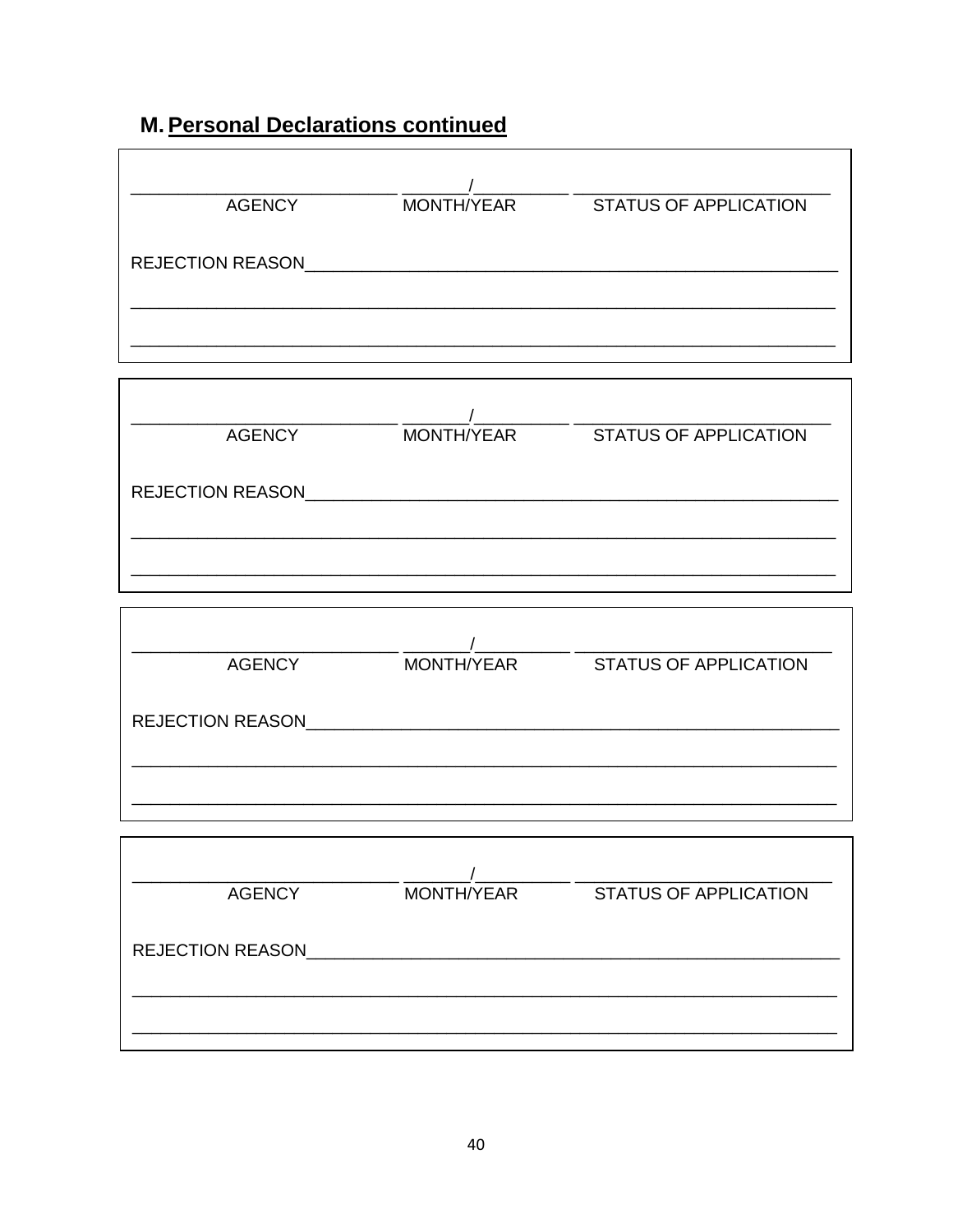Are there any incidents in your life or details not mentioned herein which may influence the Duncanville Police Department's evaluation of your suitability for employment.

 $[$  ] YES  $[$  ] NO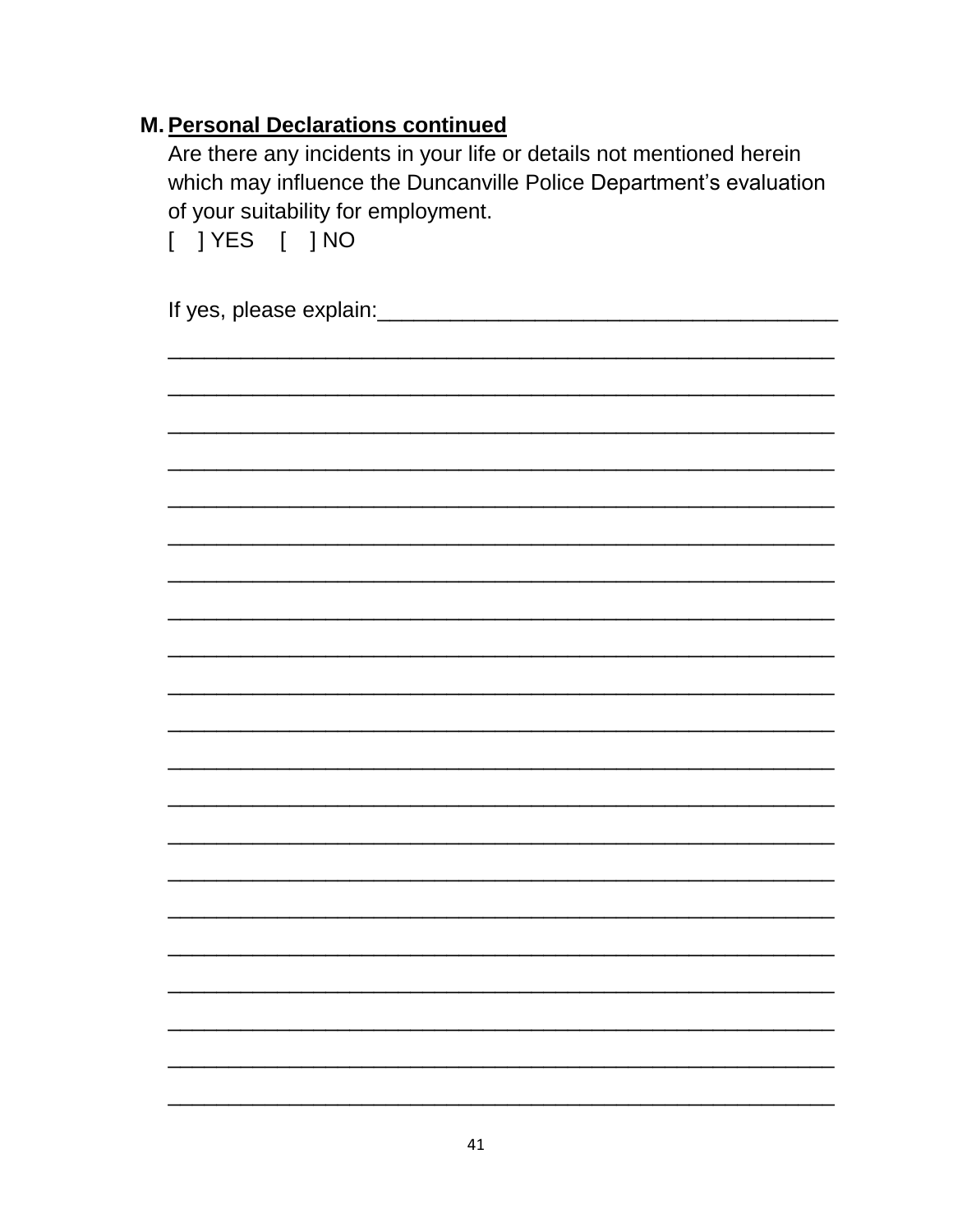#### N. Social Media Information

Please check each social media account you currently have and provide a username for each.

| $[ ]$ Instagram – username   |
|------------------------------|
|                              |
|                              |
| $\lceil$   KiK – username    |
|                              |
| $\lceil$ ask.fm – username   |
|                              |
|                              |
|                              |
| $\lceil$   Meetup – username |
|                              |
|                              |
|                              |
|                              |
|                              |
|                              |
|                              |
|                              |

List all others not mentioned above, including the username of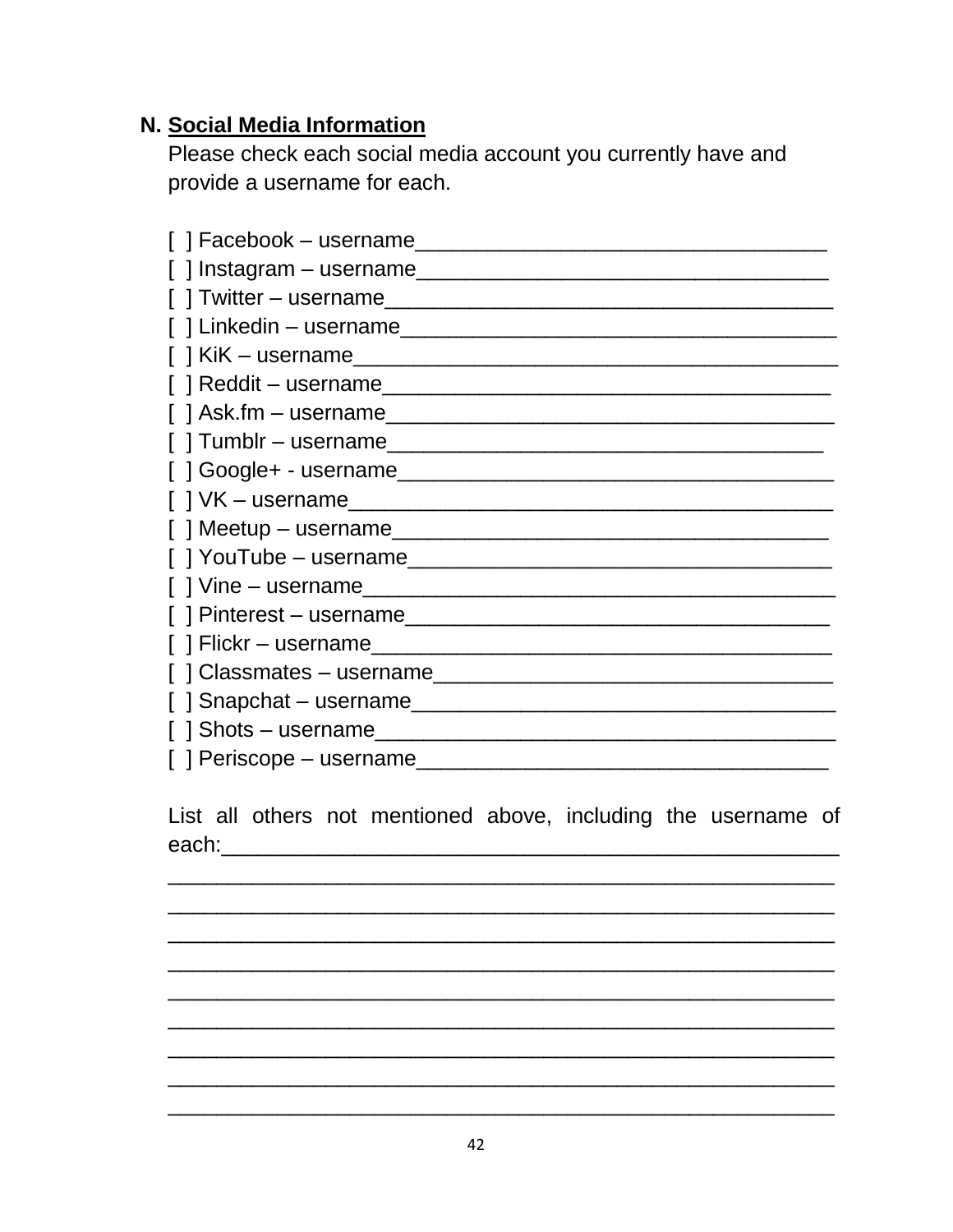I hereby certify that there are no willful misrepresentations, omissions, or falsifications in the foregoing statements and answers to questions. I am fully aware that any such will misrepresentations, omissions, or falsifications will be grounds for immediate rejection or termination of employment.

\_\_\_\_\_\_\_\_\_\_\_\_\_\_\_\_\_\_\_\_\_\_\_\_\_\_\_\_\_\_\_\_\_\_\_\_\_\_\_\_\_\_\_\_\_\_\_\_\_\_\_\_\_\_\_\_\_\_\_\_ Signature of Applicant

Date

\_\_\_\_\_\_\_\_\_\_\_\_\_\_\_\_\_\_\_\_\_\_\_\_\_\_\_\_\_\_\_\_\_\_\_\_\_\_\_\_\_\_